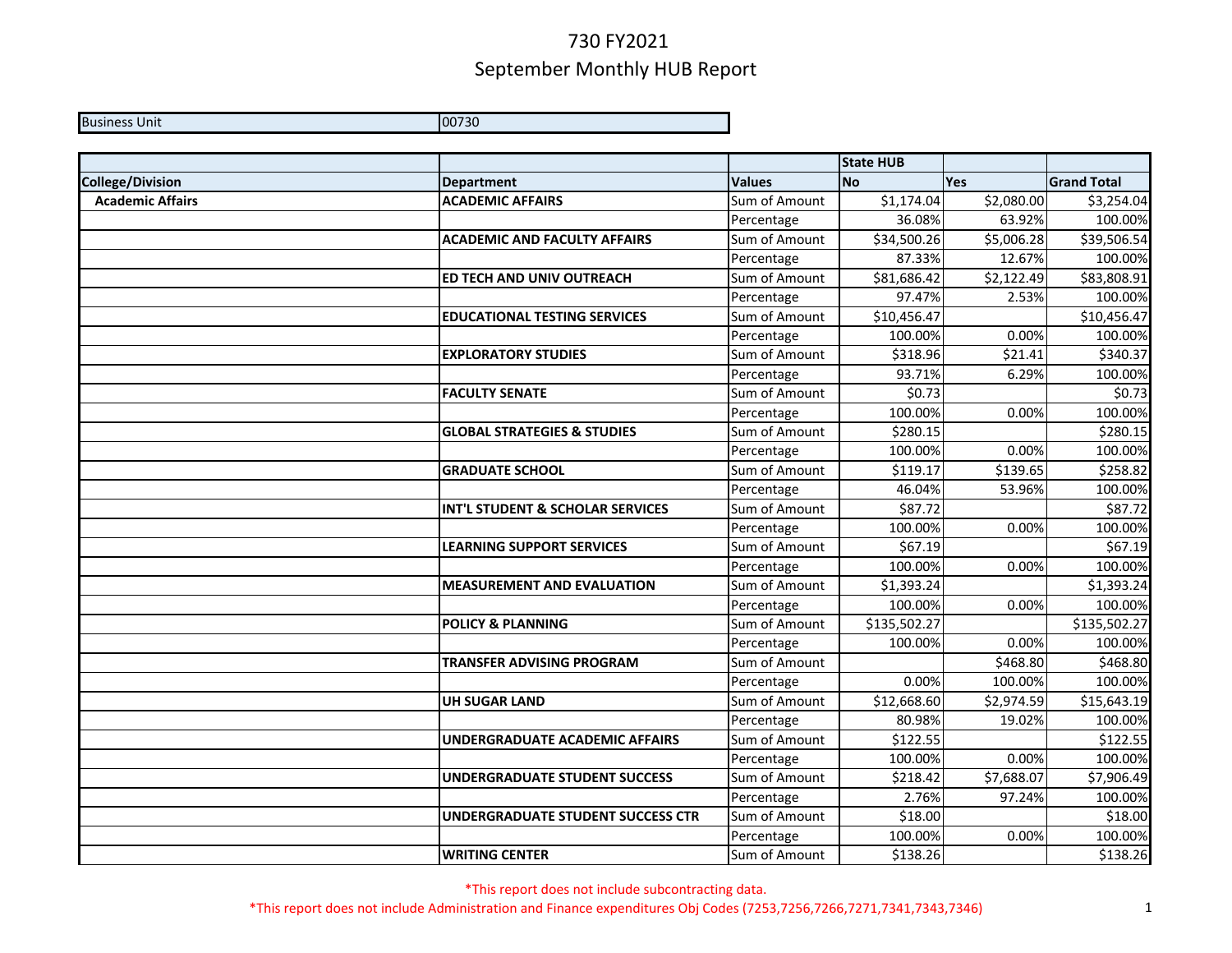| <b>Academic Affairs</b>               | <b>WRITING CENTER</b>                     | Percentage    | 100.00%      | 0.00%        | 100.00%      |
|---------------------------------------|-------------------------------------------|---------------|--------------|--------------|--------------|
| <b>Academic Affairs Sum of Amount</b> |                                           |               | \$278,752.45 | \$20,501.29  | \$299,253.74 |
| <b>Academic Affairs Percentage</b>    |                                           |               | 93.15%       | 6.85%        | 100.00%      |
| <b>Administration and Finance</b>     | <b>ADMINISTRATION &amp; FINANCE</b>       | Sum of Amount | \$4,389.72   | \$3,973.48   | \$8,363.20   |
|                                       |                                           | Percentage    | 52.49%       | 47.51%       | 100.00%      |
|                                       | <b>ASSOC VP FOR ADMINISTRATION</b>        | Sum of Amount | \$1,821.69   | \$1,321.80   | \$3,143.49   |
|                                       |                                           | Percentage    | 57.95%       | 42.05%       | 100.00%      |
|                                       | <b>AUXILIARY SERVICES OPERATIONS</b>      | Sum of Amount | \$38.61      | \$7,585.13   | \$7,623.74   |
|                                       |                                           | Percentage    | 0.51%        | 99.49%       | 100.00%      |
|                                       | <b>BUDGET</b>                             | Sum of Amount | \$10.61      | \$71.09      | \$81.70      |
|                                       |                                           | Percentage    | 12.99%       | 87.01%       | 100.00%      |
|                                       | <b>BUSINESS SERVICES</b>                  | Sum of Amount | \$187.50     |              | \$187.50     |
|                                       |                                           | Percentage    | 100.00%      | 0.00%        | 100.00%      |
|                                       | <b>CAMPUS SAFETY ADMINISTRATION</b>       | Sum of Amount | \$109.98     | \$22,625.01  | \$22,734.99  |
|                                       |                                           | Percentage    | 0.48%        | 99.52%       | 100.00%      |
|                                       | <b>CAMPUS SAFETY SYSTEMS</b>              | Sum of Amount | \$40,510.17  | \$40,479.88  | \$80,990.05  |
|                                       |                                           | Percentage    | 50.02%       | 49.98%       | 100.00%      |
|                                       | <b>CENTRAL FACILITY SERVICES</b>          | Sum of Amount | \$4,032.08   | \$361.79     | \$4,393.87   |
|                                       |                                           | Percentage    | 91.77%       | 8.23%        | 100.00%      |
|                                       | <b>CONTROLLER (PH)</b>                    | Sum of Amount | \$10,262.48  | \$708.91     | \$10,971.39  |
|                                       |                                           | Percentage    | 93.54%       | 6.46%        | 100.00%      |
|                                       | Controller(PH)                            | Sum of Amount | \$48.98      | \$139.62     | \$188.60     |
|                                       |                                           | Percentage    | 25.97%       | 74.03%       | 100.00%      |
|                                       | <b>COUGAR CARD</b>                        | Sum of Amount | \$15,418.88  | \$19,768.59  | \$35,187.47  |
|                                       |                                           | Percentage    | 43.82%       | 56.18%       | 100.00%      |
|                                       | <b>CULLEN PERFORM HALL</b>                | Sum of Amount | \$34,962.69  | \$32,978.99  | \$67,941.68  |
|                                       |                                           | Percentage    | 51.46%       | 48.54%       | 100.00%      |
|                                       | <b>ENTERPRISE SYSTEMS</b>                 | Sum of Amount | \$46,109.68  | \$104,616.96 | \$150,726.64 |
|                                       |                                           | Percentage    | 30.59%       | 69.41%       | 100.00%      |
|                                       | <b>ENV. HEALTH &amp; LIFE SAFETY</b>      | Sum of Amount | \$460.63     |              | \$460.63     |
|                                       |                                           | Percentage    | 100.00%      | 0.00%        | 100.00%      |
|                                       | <b>FACILITIES BUSINESS SERVICES</b>       | Sum of Amount |              | \$19,889.89  | \$19,889.89  |
|                                       |                                           | Percentage    | 0.00%        | 100.00%      | 100.00%      |
|                                       | <b>FACILITIES MANAGEMENT</b>              | Sum of Amount | \$49,950.46  | \$16,812.93  | \$66,763.39  |
|                                       |                                           | Percentage    | 74.82%       | 25.18%       | 100.00%      |
|                                       | <b>FACILITIES OPERATION &amp; MAINT</b>   | Sum of Amount | \$192.48     | \$5,666.28   | \$5,858.76   |
|                                       |                                           | Percentage    | 3.29%        | 96.71%       | 100.00%      |
|                                       | <b>FACILITIES PLANNING &amp; CONSTRUC</b> | Sum of Amount | \$629,463.45 | \$87,660.88  | \$717,124.33 |
|                                       |                                           | Percentage    | 87.78%       | 12.22%       | 100.00%      |

\*This report does not include subcontracting data.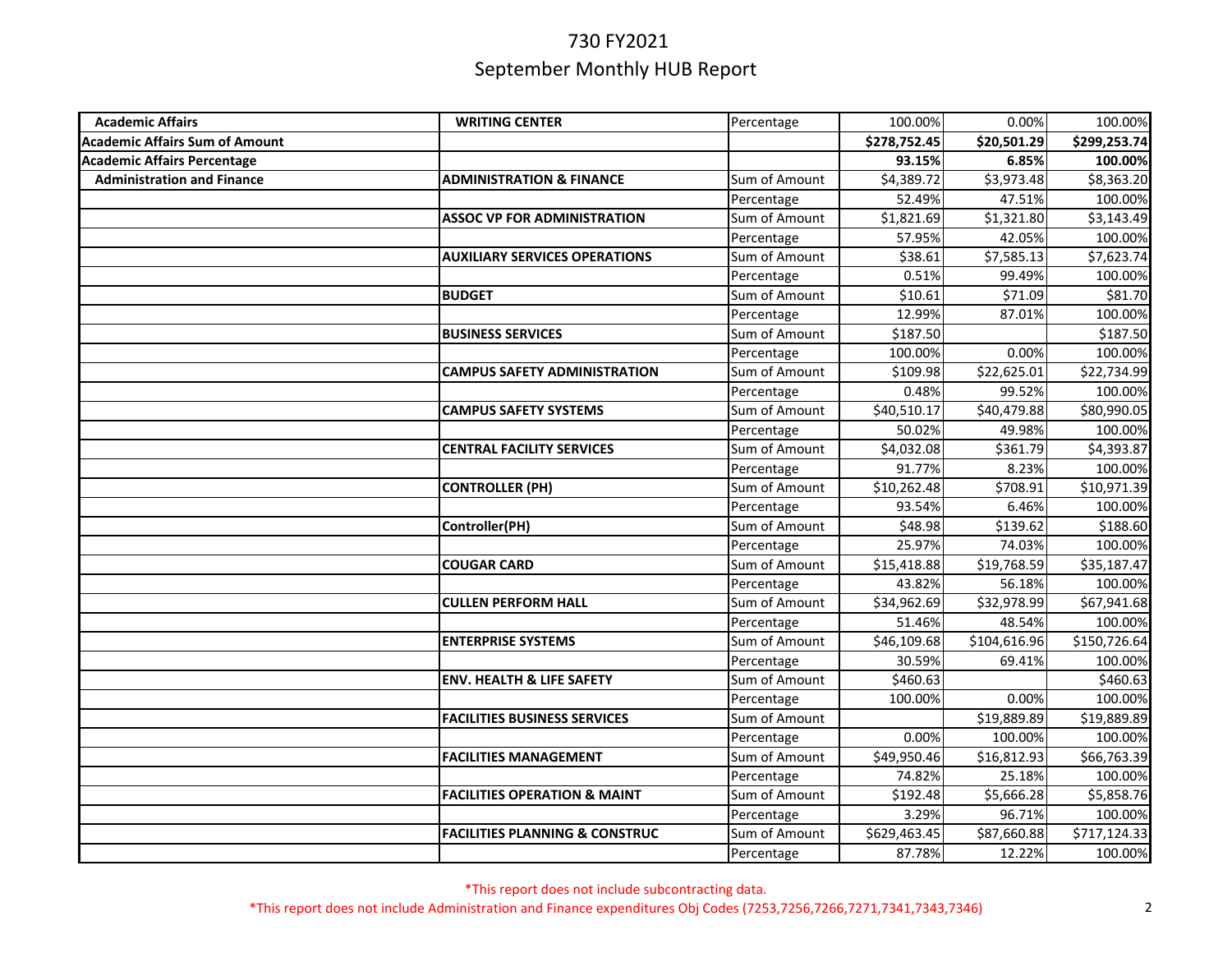| <b>Administration and Finance</b> | <b>FACILITIES/CONSTRUC MGMT ADMIN</b>    | Sum of Amount | \$1,207.97     | \$1,744.78   | \$2,952.75     |
|-----------------------------------|------------------------------------------|---------------|----------------|--------------|----------------|
|                                   |                                          | Percentage    | 40.91%         | 59.09%       | 100.00%        |
|                                   | FIRE LIFE SAFETY SERVICES                | Sum of Amount | \$3,765.00     |              | \$3,765.00     |
|                                   |                                          | Percentage    | 100.00%        | 0.00%        | 100.00%        |
|                                   | <b>HIGH PERFORMANCE &amp; COMP NETWK</b> | Sum of Amount | \$3,701.69     |              | \$3,701.69     |
|                                   |                                          | Percentage    | 100.00%        | 0.00%        | 100.00%        |
|                                   | <b>HUB PROGRAMS</b>                      | Sum of Amount |                | \$58.02      | \$58.02        |
|                                   |                                          | Percentage    | 0.00%          | 100.00%      | 100.00%        |
|                                   | <b>HUMAN RESOURCES</b>                   | Sum of Amount | \$64,723.00    | \$2,786.43   | \$67,509.43    |
|                                   |                                          | Percentage    | 95.87%         | 4.13%        | 100.00%        |
|                                   | <b>INST - ADMINISTRATION</b>             | Sum of Amount | \$27,002.57    |              | \$27,002.57    |
|                                   |                                          | Percentage    | 100.00%        | 0.00%        | 100.00%        |
|                                   | <b>INST - BUSINESS SERVICES</b>          | Sum of Amount | \$3,699.00     |              | \$3,699.00     |
|                                   |                                          | Percentage    | 100.00%        | 0.00%        | 100.00%        |
|                                   | <b>INST - INFORMATION TECHNOLOGY</b>     | Sum of Amount | \$494,497.60   |              | \$494,497.60   |
|                                   |                                          | Percentage    | 100.00%        | 0.00%        | 100.00%        |
|                                   | <b>INST - PLANT</b>                      | Sum of Amount | \$82,713.38    |              | \$82,713.38    |
|                                   |                                          | Percentage    | 100.00%        | 0.00%        | 100.00%        |
|                                   | <b>INSTITUTIONAL - REAL ESTATE</b>       | Sum of Amount | \$10,450.00    |              | \$10,450.00    |
|                                   |                                          | Percentage    | 100.00%        | 0.00%        | 100.00%        |
|                                   | <b>INSTITUTIONAL HUMAN RESOURCES</b>     | Sum of Amount |                | \$425.10     | \$425.10       |
|                                   |                                          | Percentage    | 0.00%          | 100.00%      | 100.00%        |
|                                   | <b>KUHF RADIO</b>                        | Sum of Amount | \$125,759.29   | \$38,547.19  | \$164,306.48   |
|                                   |                                          | Percentage    | 76.54%         | 23.46%       | 100.00%        |
|                                   | <b>MINOR &amp; PLANNED PROJECTS</b>      | Sum of Amount | \$2,718,916.10 | \$36,750.62  | \$2,755,666.72 |
|                                   |                                          | Percentage    | 98.67%         | 1.33%        | 100.00%        |
|                                   | <b>MINOR IN-HOUSE CONSTRUCTION</b>       | Sum of Amount | \$460.32       | \$2,456.39   | \$2,916.71     |
|                                   |                                          | Percentage    | 15.78%         | 84.22%       | 100.00%        |
|                                   | OFFICE EQUAL OPPORTUNITY SRVS            | Sum of Amount | \$319.05       | \$4,672.89   | \$4,991.94     |
|                                   |                                          | Percentage    | 6.39%          | 93.61%       | 100.00%        |
|                                   | <b>PARKING &amp; TRANS SERVICES</b>      | Sum of Amount | \$149,981.32   | \$222.40     | \$150,203.72   |
|                                   |                                          | Percentage    | 99.85%         | 0.15%        | 100.00%        |
|                                   | PHY PLANT-AUTOMOTIVE                     | Sum of Amount | \$18,980.40    | \$8,399.71   | \$27,380.11    |
|                                   |                                          | Percentage    | 69.32%         | 30.68%       | 100.00%        |
|                                   | <b>PHY PLANT-GROUNDS MAINT</b>           | Sum of Amount | \$38,250.96    |              | \$38,250.96    |
|                                   |                                          | Percentage    | 100.00%        | 0.00%        | 100.00%        |
|                                   | PHYSICAL PLANT                           | Sum of Amount | \$72,994.85    | \$364,271.40 | \$437,266.25   |
|                                   |                                          | Percentage    | 16.69%         | 83.31%       | 100.00%        |
|                                   | <b>POLICE</b>                            | Sum of Amount | \$67,689.79    | \$16,415.95  | \$84,105.74    |

\*This report does not include subcontracting data.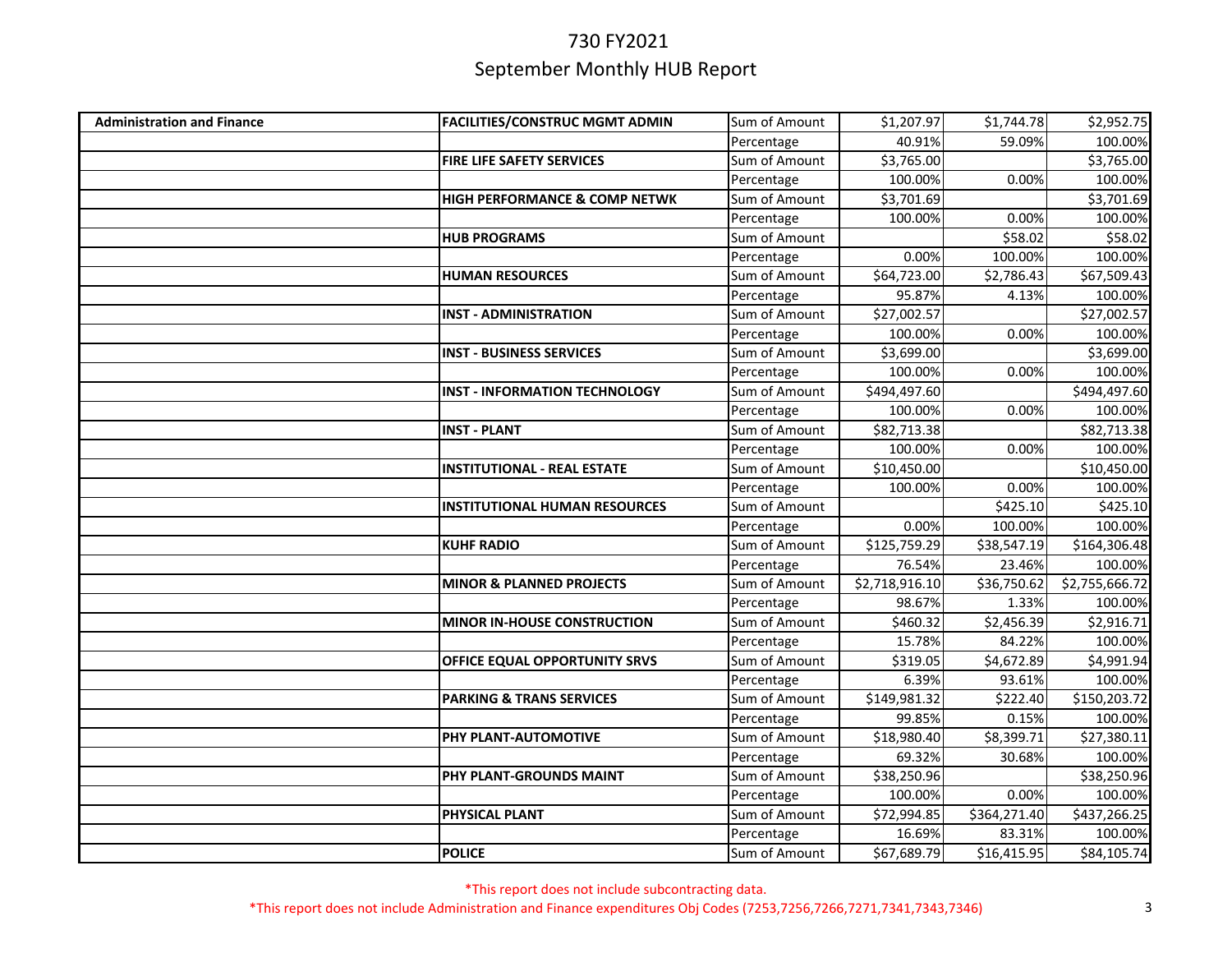| <b>Administration and Finance</b>               | <b>POLICE</b>                            | Percentage                  | 80.48%                | 19.52%                | 100.00%                |
|-------------------------------------------------|------------------------------------------|-----------------------------|-----------------------|-----------------------|------------------------|
|                                                 | POSTAL SERVICES OPERATIONS               | Sum of Amount               |                       | \$2,217.60            | \$2,217.60             |
|                                                 |                                          | Percentage                  | 0.00%                 | 100.00%               | 100.00%                |
|                                                 | PRINTING OPERATIONS                      | Sum of Amount               | \$8,874.68            | \$3,029.92            | \$11,904.60            |
|                                                 |                                          | Percentage                  | 74.55%                | 25.45%                | 100.00%                |
|                                                 | <b>PUBLIC ART</b>                        | Sum of Amount               | \$101,298.15          | \$5,415.64            | \$106,713.79           |
|                                                 |                                          | Percentage                  | 94.93%                | 5.07%                 | 100.00%                |
|                                                 | <b>SERVICE LEVEL AGREEMENT</b>           | Sum of Amount               | \$37,704.85           |                       | \$37,704.85            |
|                                                 |                                          | Percentage                  | 100.00%               | 0.00%                 | 100.00%                |
|                                                 | <b>STUDENT BUSINESS SERVICES</b>         | Sum of Amount               | \$52,288.40           | \$1,398.58            | \$53,686.98            |
|                                                 |                                          | Percentage                  | 97.39%                | 2.61%                 | 100.00%                |
|                                                 | <b>TECHNOLOGY SERVICES &amp; SUPPORT</b> | Sum of Amount               | \$510,683.46          | \$305,791.92          | \$816,475.38           |
|                                                 |                                          | Percentage                  | 62.55%                | 37.45%                | 100.00%                |
|                                                 | TV PUBLIC BROADCASTING                   | Sum of Amount               | \$79,341.53           | \$39,009.02           | \$118,350.55           |
|                                                 |                                          | Percentage                  | 67.04%                | 32.96%                | 100.00%                |
|                                                 | <b>UIT BUSINESS SERVICES</b>             | Sum of Amount               | \$583.40              | \$224.76              | \$808.16               |
|                                                 |                                          | Percentage                  | 72.19%                | 27.81%                | 100.00%                |
|                                                 | <b>UIT SECURITY</b>                      | Sum of Amount               | \$37,498.92           |                       | \$37,498.92            |
|                                                 |                                          | Percentage                  | 100.00%               | 0.00%                 | 100.00%                |
|                                                 | <b>UNIVERSITY INFORMATION TECH</b>       | Sum of Amount               | \$43,337.43           | \$23,925.33           | \$67,262.76            |
|                                                 |                                          | Percentage                  | 64.43%                | 35.57%                | 100.00%                |
| <b>Administration and Finance Sum of Amount</b> |                                          |                             | \$5,594,693.20        | \$1,222,424.88        | \$6,817,118.08         |
| <b>Administration and Finance Percentage</b>    |                                          |                             | 82.07%                | 17.93%                | 100.00%                |
| <b>Architecture</b>                             | DEAN, G D HINES ARCH & DESIGN            | Sum of Amount               | \$96,191.62           | \$5,170.08            | \$101,361.70           |
|                                                 |                                          | Percentage                  | 94.90%                | 5.10%                 | 100.00%                |
|                                                 | <b>GERALD D HINES ARCH &amp; DESIGN</b>  | Sum of Amount               | \$1,727.00            |                       | \$1,727.00             |
|                                                 |                                          | Percentage                  | 100.00%               | 0.00%                 | 100.00%                |
| <b>Architecture Sum of Amount</b>               |                                          |                             | \$97,918.62           | \$5,170.08            | \$103,088.70           |
| <b>Architecture Percentage</b>                  |                                          |                             | 94.98%                | 5.02%                 | 100.00%                |
| <b>Business Administration</b>                  | <b>ACCOUNTANCY AND TAXATION</b>          | Sum of Amount               | \$1,722.38            | \$275.94              | \$1,998.32             |
|                                                 |                                          | Percentage                  | 86.19%                | 13.81%                | 100.00%                |
|                                                 | <b>ACCOUNTING CERTIFICATE PROGRAM</b>    | Sum of Amount               | \$169.67              |                       | \$169.67               |
|                                                 |                                          | Percentage                  | 100.00%               | 0.00%                 | 100.00%                |
|                                                 | <b>BAUER CAREER SERVICES CTR</b>         | Sum of Amount               | \$9,268.38            | \$2,530.00            | \$11,798.38            |
|                                                 |                                          | Percentage                  | 78.56%                | 21.44%                | 100.00%                |
|                                                 | <b>BAUER COMMUNICATIONS</b>              | Sum of Amount               | \$3,624.64            | \$10,912.73           | \$14,537.37            |
|                                                 |                                          |                             |                       |                       |                        |
|                                                 |                                          | Percentage                  | 24.93%                | 75.07%                | 100.00%                |
|                                                 | <b>BAUER DIVISION OF TECHNOLOGY</b>      | Sum of Amount<br>Percentage | \$16,539.35<br>22.21% | \$57,921.15<br>77.79% | \$74,460.50<br>100.00% |

\*This report does not include subcontracting data.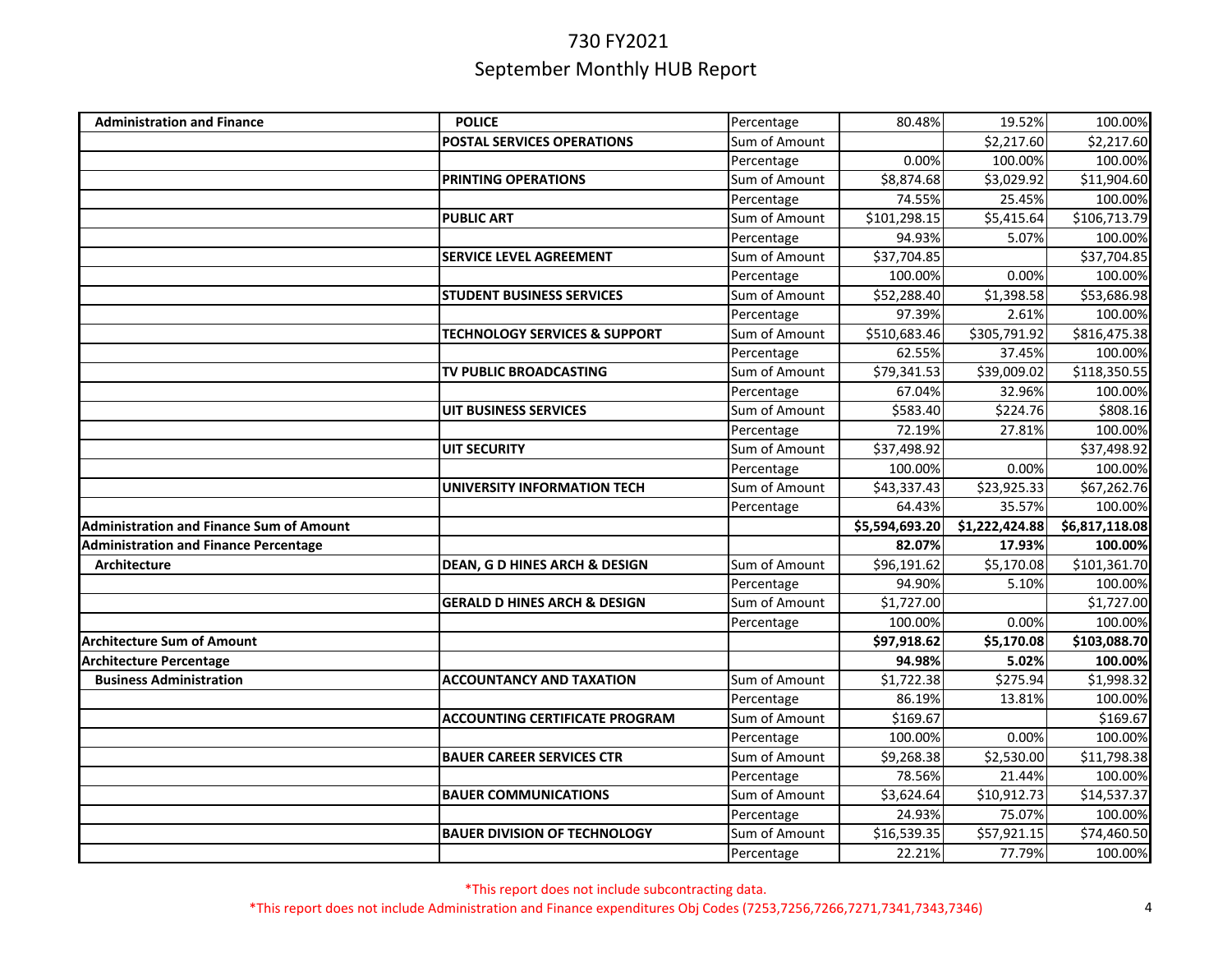| <b>Business Administration</b>               | <b>BAUER GRADUATEPROFESSIONALPRGS</b>     | Sum of Amount | \$7,032.29   | \$15,687.82  | \$22,720.11  |
|----------------------------------------------|-------------------------------------------|---------------|--------------|--------------|--------------|
|                                              |                                           | Percentage    | 30.95%       | 69.05%       | 100.00%      |
|                                              | <b>DEAN'S OFFICE BAUER COLLEGE</b>        | Sum of Amount | \$176,699.47 | \$3,650.68   | \$180,350.15 |
|                                              |                                           | Percentage    | 97.98%       | 2.02%        | 100.00%      |
|                                              | <b>DECISION AND INFORMATION SCIEN</b>     | Sum of Amount | \$11,703.97  | \$6,578.23   | \$18,282.20  |
|                                              |                                           | Percentage    | 64.02%       | 35.98%       | 100.00%      |
|                                              | <b>EXECUTIVE DEGREE PROGRAMS</b>          | Sum of Amount | \$5,407.15   | \$3,694.98   | \$9,102.13   |
|                                              |                                           | Percentage    | 59.41%       | 40.59%       | 100.00%      |
|                                              | <b>FINANCE DEPARTMENT</b>                 | Sum of Amount | \$3,370.07   | \$503.62     | \$3,873.69   |
|                                              |                                           | Percentage    | 87.00%       | 13.00%       | 100.00%      |
|                                              | <b>MANAGEMENT DEPARTMENT</b>              | Sum of Amount | \$27,285.49  | \$3,011.96   | \$30,297.45  |
|                                              |                                           | Percentage    | 90.06%       | 9.94%        | 100.00%      |
|                                              | <b>MARKETING DEPARTMENT</b>               | Sum of Amount | \$7,740.32   | \$1,405.27   | \$9,145.59   |
|                                              |                                           | Percentage    | 84.63%       | 15.37%       | 100.00%      |
|                                              | <b>SALES EXCELLENCE INSTITUTE</b>         | Sum of Amount | \$10,434.20  | \$3,125.00   | \$13,559.20  |
|                                              |                                           | Percentage    | 76.95%       | 23.05%       | 100.00%      |
|                                              | <b>SMALL BUSINESS DEV CENTER</b>          | Sum of Amount | \$65,998.02  | \$49,332.34  | \$115,330.36 |
|                                              |                                           | Percentage    | 57.23%       | 42.77%       | 100.00%      |
|                                              | <b>UNDERGRAD BUSINESS PROG</b>            | Sum of Amount | \$1,926.76   | \$2,450.58   | \$4,377.34   |
|                                              |                                           | Percentage    | 44.02%       | 55.98%       | 100.00%      |
|                                              | <b>WOLFF CTR FOR ENTREPRENEURSHIP</b>     | Sum of Amount | \$8,918.44   | \$3,101.46   | \$12,019.90  |
|                                              |                                           | Percentage    | 74.20%       | 25.80%       | 100.00%      |
| <b>Business Administration Sum of Amount</b> |                                           |               | \$357,840.60 | \$164,181.76 | \$522,022.36 |
| <b>Business Administration Percentage</b>    |                                           |               | 68.55%       | 31.45%       | 100.00%      |
| <b>Chancellor/President</b>                  | <b>BASEBALL</b>                           | Sum of Amount | \$19,367.79  | \$31.02      | \$19,398.81  |
|                                              |                                           | Percentage    | 99.84%       | 0.16%        | 100.00%      |
|                                              | <b>COMPLIANCE</b>                         | Sum of Amount | \$218.80     | \$238.73     | \$457.53     |
|                                              |                                           | Percentage    | 47.82%       | 52.18%       | 100.00%      |
|                                              | <b>FOOTBALL</b>                           | Sum of Amount | \$393,219.35 | \$10,771.73  | \$403,991.08 |
|                                              |                                           | Percentage    | 97.33%       | 2.67%        | 100.00%      |
|                                              | <b>INTERCOLLEGIATE ATHLETICS</b>          | Sum of Amount | \$464,443.09 | \$46,143.90  | \$510,586.99 |
|                                              |                                           | Percentage    | 90.96%       | 9.04%        | 100.00%      |
|                                              | <b>MEN'S BASKETBALL</b>                   | Sum of Amount | \$114,411.60 | \$2,437.20   | \$116,848.80 |
|                                              |                                           | Percentage    | 97.91%       | 2.09%        | 100.00%      |
|                                              | <b>MEN'S GOLF</b>                         | Sum of Amount | \$6,576.46   |              | \$6,576.46   |
|                                              |                                           | Percentage    | 100.00%      | 0.00%        | 100.00%      |
|                                              | <b>MEN'S TRACK AND FIELD</b>              | Sum of Amount | \$101,128.28 |              | \$101,128.28 |
|                                              |                                           | Percentage    | 100.00%      | 0.00%        | 100.00%      |
|                                              | <b>NEIGHBORHOOD &amp; STRATEGIC INITI</b> | Sum of Amount | \$329.62     |              | \$329.62     |

\*This report does not include subcontracting data.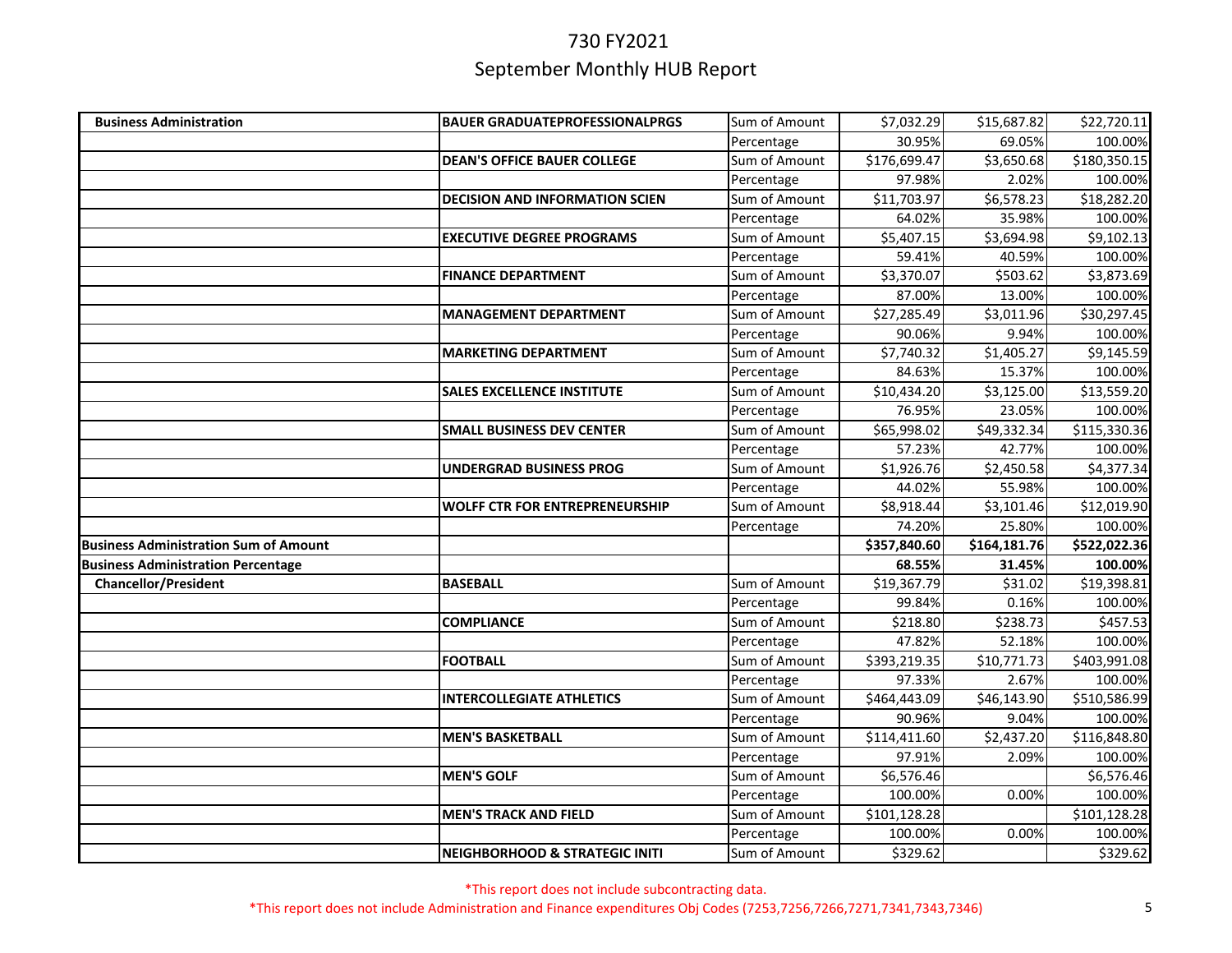| <b>Chancellor/President</b>               | <b>NEIGHBORHOOD &amp; STRATEGIC INITI</b> | Percentage    | 100.00%        | 0.00%       | 100.00%        |
|-------------------------------------------|-------------------------------------------|---------------|----------------|-------------|----------------|
|                                           | OFF OF PROTOCOL SPECIAL EVENTS            | Sum of Amount | \$49,144.41    | \$5,018.05  | \$54,162.46    |
|                                           |                                           | Percentage    | 90.74%         | 9.26%       | 100.00%        |
|                                           | <b>PRESIDENT</b>                          | Sum of Amount | \$997.11       | \$6,711.34  | \$7,708.45     |
|                                           |                                           | Percentage    | 12.94%         | 87.06%      | 100.00%        |
|                                           | <b>STAFF COUNCIL</b>                      | Sum of Amount | \$353.15       |             | \$353.15       |
|                                           |                                           | Percentage    | 100.00%        | 0.00%       | 100.00%        |
|                                           | <b>UH ENERGY</b>                          | Sum of Amount | \$1,231.40     | \$6,813.84  | \$8,045.24     |
|                                           |                                           | Percentage    | 15.31%         | 84.69%      | 100.00%        |
|                                           | <b>WOMEN'S BASKETBALL</b>                 | Sum of Amount | \$33,246.54    | \$471.37    | \$33,717.91    |
|                                           |                                           | Percentage    | 98.60%         | 1.40%       | 100.00%        |
|                                           | <b>WOMEN'S GOLF</b>                       | Sum of Amount | \$12,601.58    | \$321.79    | \$12,923.37    |
|                                           |                                           | Percentage    | 97.51%         | 2.49%       | 100.00%        |
|                                           | <b>WOMEN'S SOCCER</b>                     | Sum of Amount | \$19,299.25    | \$1,221.00  | \$20,520.25    |
|                                           |                                           | Percentage    | 94.05%         | 5.95%       | 100.00%        |
|                                           | <b>WOMEN'S SOFTBALL</b>                   | Sum of Amount | \$8,937.62     |             | \$8,937.62     |
|                                           |                                           | Percentage    | 100.00%        | 0.00%       | 100.00%        |
|                                           | <b>WOMEN'S SWIMMING &amp; DIVING</b>      | Sum of Amount | \$7,187.11     |             | \$7,187.11     |
|                                           |                                           | Percentage    | 100.00%        | 0.00%       | 100.00%        |
|                                           | <b>WOMEN'S TENNIS</b>                     | Sum of Amount | \$5,878.50     | \$302.94    | \$6,181.44     |
|                                           |                                           | Percentage    | 95.10%         | 4.90%       | 100.00%        |
|                                           | <b>WOMEN'S VOLLEYBALL</b>                 | Sum of Amount | \$18,990.98    |             | \$18,990.98    |
|                                           |                                           | Percentage    | 100.00%        | 0.00%       | 100.00%        |
| <b>Chancellor/President Sum of Amount</b> |                                           |               | \$1,257,562.64 | \$80,482.91 | \$1,338,045.55 |
| <b>Chancellor/President Percentage</b>    |                                           |               | 93.99%         | 6.01%       | 100.00%        |
| <b>College of Medicine</b>                | <b>BEHAVIORAL &amp; SOCIAL SCIENCES</b>   | Sum of Amount | \$1,279.00     | \$164.95    | \$1,443.95     |
|                                           |                                           | Percentage    | 88.58%         | 11.42%      | 100.00%        |
|                                           | <b>BIOMEDICAL SCIENCES</b>                | Sum of Amount | \$5,426.15     | \$156.39    | \$5,582.54     |
|                                           |                                           | Percentage    | 97.20%         | 2.80%       | 100.00%        |
|                                           | <b>CLINICAL SCIENCES</b>                  | Sum of Amount | \$166.89       | \$189.90    | \$356.79       |
|                                           |                                           | Percentage    | 46.78%         | 53.22%      | 100.00%        |
|                                           | <b>COMMUNITY HEALTH</b>                   | Sum of Amount |                | \$1,095.10  | \$1,095.10     |
|                                           |                                           | Percentage    | 0.00%          | 100.00%     | 100.00%        |
|                                           | <b>HEALTH SYST &amp; POPULATIONS SCI</b>  | Sum of Amount | \$9,246.88     | \$130.21    | \$9,377.09     |
|                                           |                                           | Percentage    | 98.61%         | 1.39%       | 100.00%        |
|                                           | HUMANA HEALTH SYSTEM SCI INST             | Sum of Amount | \$300.00       |             | \$300.00       |
|                                           |                                           | Percentage    | 100.00%        | 0.00%       | 100.00%        |
|                                           | <b>MEDICAL EDUCATION</b>                  | Sum of Amount | \$4,803.70     | \$11,349.99 | \$16,153.69    |
|                                           |                                           | Percentage    | 29.74%         | 70.26%      | 100.00%        |

\*This report does not include subcontracting data.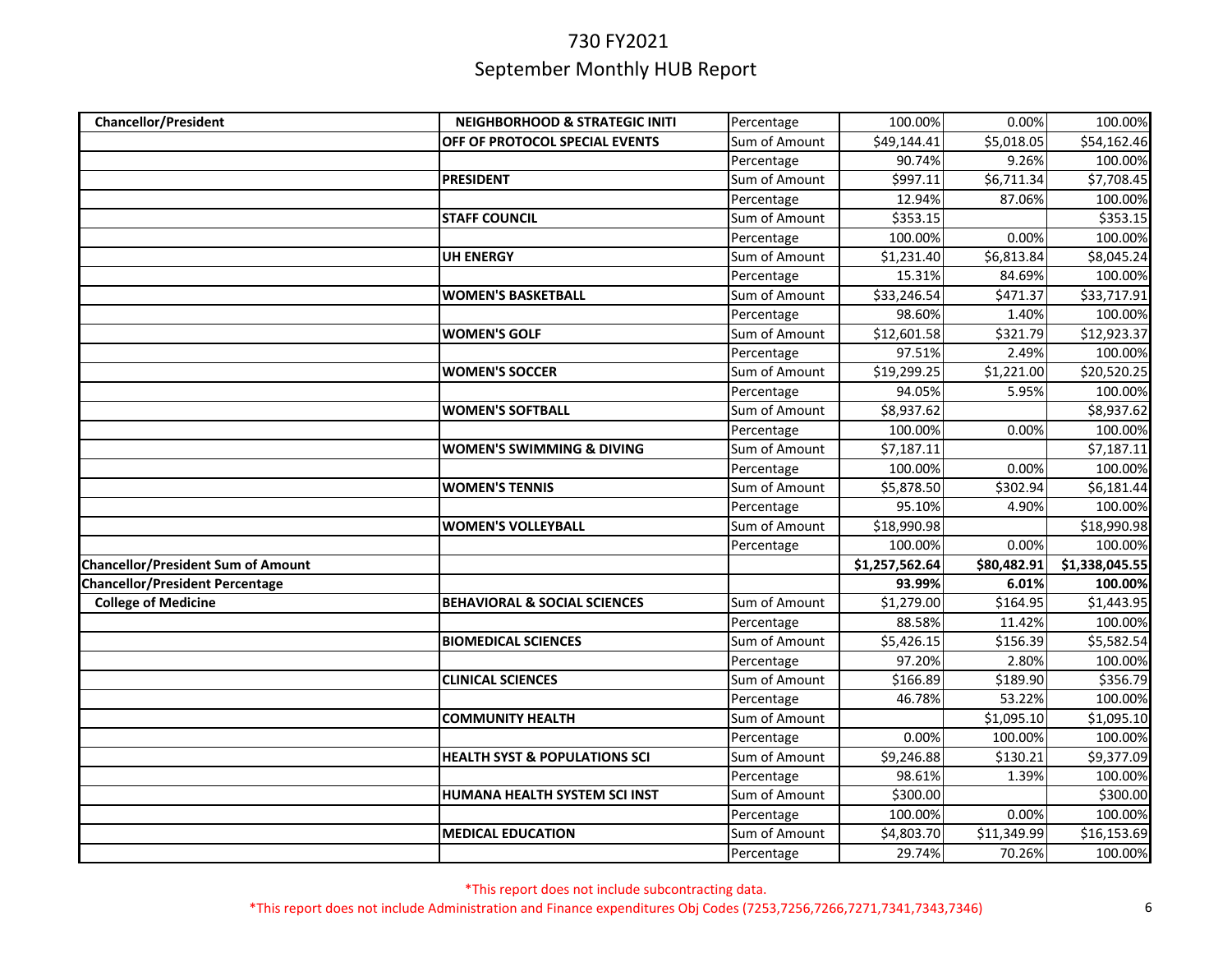| <b>College of Medicine</b>               | OFFICE OF THE DEAN                        | Sum of Amount | \$5,356.67   | \$1,377.89  | \$6,734.56   |
|------------------------------------------|-------------------------------------------|---------------|--------------|-------------|--------------|
|                                          |                                           | Percentage    | 79.54%       | 20.46%      | 100.00%      |
|                                          | <b>STU AFF ADMISSIONS &amp; OUTREACH</b>  | Sum of Amount | \$1,143.52   | \$239.14    | \$1,382.66   |
|                                          |                                           | Percentage    | 82.70%       | 17.30%      | 100.00%      |
| <b>College of Medicine Sum of Amount</b> |                                           |               | \$27,722.81  | \$14,703.57 | \$42,426.38  |
| <b>College of Medicine Percentage</b>    |                                           |               | 65.34%       | 34.66%      | 100.00%      |
| <b>College of Nursing</b>                | <b>DEANS OFFICE - COLLEG OF NURSI</b>     | Sum of Amount | \$14,184.76  | \$4,876.27  | \$19,061.03  |
|                                          |                                           | Percentage    | 74.42%       | 25.58%      | 100.00%      |
| <b>College of Nursing Sum of Amount</b>  |                                           |               | \$14,184.76  | \$4,876.27  | \$19,061.03  |
| <b>College of Nursing Percentage</b>     |                                           |               | 74.42%       | 25.58%      | 100.00%      |
| <b>College of the Arts</b>               | ART                                       | Sum of Amount | \$27,319.72  | \$18,974.75 | \$46,294.47  |
|                                          |                                           | Percentage    | 59.01%       | 40.99%      | 100.00%      |
|                                          | <b>BAND</b>                               | Sum of Amount | \$51,108.51  | \$1,468.80  | \$52,577.31  |
|                                          |                                           | Percentage    | 97.21%       | 2.79%       | 100.00%      |
|                                          | <b>BLAFFER GALLERY</b>                    | Sum of Amount | \$2,886.18   | \$460.58    | \$3,346.76   |
|                                          |                                           | Percentage    | 86.24%       | 13.76%      | 100.00%      |
|                                          | <b>CWMCA CENTER FOR THE ARTS</b>          | Sum of Amount | \$87.99      |             | \$87.99      |
|                                          |                                           | Percentage    | 100.00%      | 0.00%       | 100.00%      |
|                                          | <b>DEAN OFFIC THE COLLEGE OF ARTS</b>     | Sum of Amount | \$12,852.75  | \$1,599.42  | \$14,452.17  |
|                                          |                                           | Percentage    | 88.93%       | 11.07%      | 100.00%      |
|                                          | <b>MUSIC</b>                              | Sum of Amount | \$57,063.88  | \$1,279.91  | \$58,343.79  |
|                                          |                                           | Percentage    | 97.81%       | 2.19%       | 100.00%      |
|                                          | <b>THEATER</b>                            | Sum of Amount | \$6,808.57   | \$530.84    | \$7,339.41   |
|                                          |                                           | Percentage    | 92.77%       | 7.23%       | 100.00%      |
| College of the Arts Sum of Amount        |                                           |               | \$158,127.60 | \$24,314.30 | \$182,441.90 |
| <b>College of the Arts Percentage</b>    |                                           |               | 86.67%       | 13.33%      | 100.00%      |
| <b>Education</b>                         | <b>ASIAN AMERICAN STUDIES</b>             | Sum of Amount | \$461.40     | \$137.50    | \$598.90     |
|                                          |                                           | Percentage    | 77.04%       | 22.96%      | 100.00%      |
|                                          | CENTER FOR INFO TECG IN ED.               | Sum of Amount | \$4,746.38   | \$28,279.28 | \$33,025.66  |
|                                          |                                           | Percentage    | 14.37%       | 85.63%      | 100.00%      |
|                                          | <b>CHARTER SCHOOL</b>                     | Sum of Amount | \$39.16      |             | \$39.16      |
|                                          |                                           | Percentage    | 100.00%      | 0.00%       | 100.00%      |
|                                          | <b>CURRICULUM AND INSTRUCTION</b>         | Sum of Amount | \$9,986.86   | \$807.73    | \$10,794.59  |
|                                          |                                           | Percentage    | 92.52%       | 7.48%       | 100.00%      |
|                                          | <b>DEAN, EDUCATION</b>                    | Sum of Amount | \$24,297.49  | \$14,830.64 | \$39,128.13  |
|                                          |                                           | Percentage    | 62.10%       | 37.90%      | 100.00%      |
|                                          | <b>ED LEADERSHIP &amp; POLICY STUDIES</b> | Sum of Amount | \$11,909.25  | \$5,451.17  | \$17,360.42  |
|                                          |                                           | Percentage    | 68.60%       | 31.40%      | 100.00%      |
|                                          | PSYCH, HLTH & LEARNING SCIENCE            | Sum of Amount | \$9,818.94   | \$153.92    | \$9,972.86   |

\*This report does not include subcontracting data.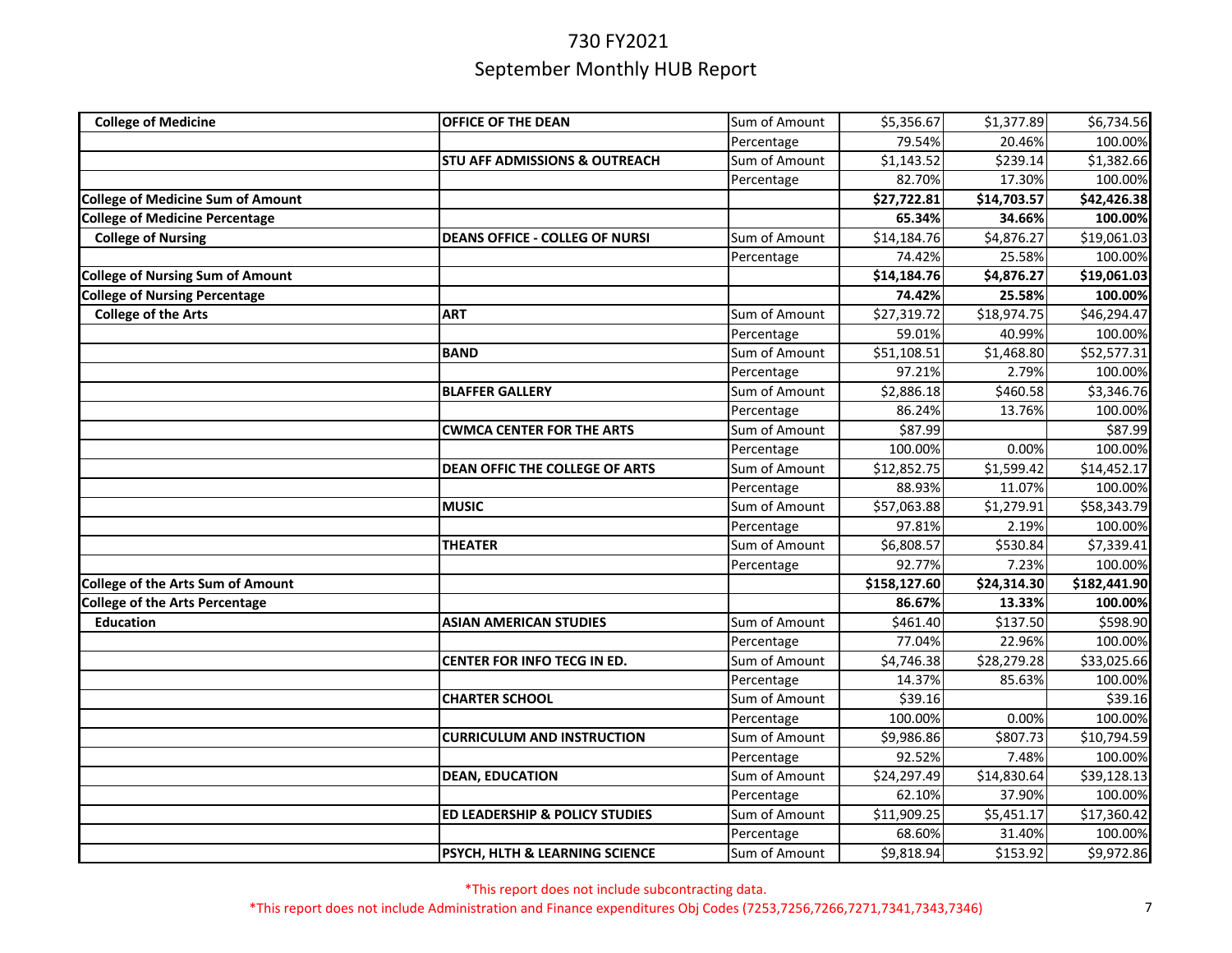| <b>Education</b>                       | PSYCH, HLTH & LEARNING SCIENCE            | Percentage    | 98.46%         | 1.54%       | 100.00%        |
|----------------------------------------|-------------------------------------------|---------------|----------------|-------------|----------------|
| <b>Education Sum of Amount</b>         |                                           |               | \$61,259.48    | \$49,660.24 | \$110,919.72   |
| <b>Education Percentage</b>            |                                           |               | 55.23%         | 44.77%      | 100.00%        |
| Engineering                            | <b>BIOMEDICAL ENGINEERING</b>             | Sum of Amount | \$279,579.06   | \$5,234.71  | \$284,813.77   |
|                                        |                                           | Percentage    | 98.16%         | 1.84%       | 100.00%        |
|                                        | <b>CHEMICAL ENGINEERING</b>               | Sum of Amount | \$662,661.50   | \$885.19    | \$663,546.69   |
|                                        |                                           | Percentage    | 99.87%         | 0.13%       | 100.00%        |
|                                        | <b>CIVIL ENGINEERING</b>                  | Sum of Amount | \$20,836.56    | \$4,307.82  | \$25,144.38    |
|                                        |                                           | Percentage    | 82.87%         | 17.13%      | 100.00%        |
|                                        | <b>DEAN, ENGINEERING</b>                  | Sum of Amount | \$72,927.69    | \$21,845.53 | \$94,773.22    |
|                                        |                                           | Percentage    | 76.95%         | 23.05%      | 100.00%        |
|                                        | <b>ELECTRICAL ENGINEERING</b>             | Sum of Amount | \$294,058.31   | \$4,635.41  | \$298,693.72   |
|                                        |                                           | Percentage    | 98.45%         | 1.55%       | 100.00%        |
|                                        | <b>ENGr UNDERGRADUATE PROGRAMS</b>        | Sum of Amount | \$6,623.07     | \$2,588.95  | \$9,212.02     |
|                                        |                                           | Percentage    | 71.90%         | 28.10%      | 100.00%        |
|                                        | <b>INDUSTRIAL ENGINEERING</b>             | Sum of Amount | \$3,847.25     |             | \$3,847.25     |
|                                        |                                           | Percentage    | 100.00%        | 0.00%       | 100.00%        |
|                                        | <b>INTEGRATED BIO &amp; NANO SYSTEM</b>   | Sum of Amount | \$5,421.28     |             | \$5,421.28     |
|                                        |                                           | Percentage    | 100.00%        | 0.00%       | 100.00%        |
|                                        | <b>MECHANICAL ENGINEERING</b>             | Sum of Amount | \$125,981.27   | \$2,327.60  | \$128,308.87   |
|                                        |                                           | Percentage    | 98.19%         | 1.81%       | 100.00%        |
|                                        | <b>NAT'L AIRBORNE LASER MAP</b>           | Sum of Amount | \$66,353.00    | \$242.98    | \$66,595.98    |
|                                        |                                           | Percentage    | 99.64%         | 0.36%       | 100.00%        |
|                                        | PETROLEUM ENGINEERING                     | Sum of Amount | \$913,198.88   | \$264.61    | \$913,463.49   |
|                                        |                                           | Percentage    | 99.97%         | 0.03%       | 100.00%        |
| <b>Engineering Sum of Amount</b>       |                                           |               | \$2,451,487.87 | \$42,332.80 | \$2,493,820.67 |
| <b>Engineering Percentage</b>          |                                           |               | 98.30%         | 1.70%       | 100.00%        |
| <b>Graduate College of Social Work</b> | <b>ADMISSIONS</b>                         | Sum of Amount | \$5,103.04     |             | \$5,103.04     |
|                                        |                                           | Percentage    | 100.00%        | 0.00%       | 100.00%        |
|                                        | <b>AMERICAN HUMANICS</b>                  | Sum of Amount |                | \$103.47    | \$103.47       |
|                                        |                                           | Percentage    | 0.00%          | 100.00%     | 100.00%        |
|                                        | <b>CHILD &amp; FAMILY CENTER</b>          | Sum of Amount | \$200.00       |             | \$200.00       |
|                                        |                                           | Percentage    | 100.00%        | 0.00%       | 100.00%        |
|                                        | <b>CTR DRUG &amp; SOCIAL POLICY RESRC</b> | Sum of Amount | \$53,629.62    |             | \$53,629.62    |
|                                        |                                           | Percentage    | 100.00%        | 0.00%       | 100.00%        |
|                                        | <b>DEAN, SOCIAL WORK</b>                  | Sum of Amount | \$48,021.65    | \$32.78     | \$48,054.43    |
|                                        |                                           | Percentage    | 99.93%         | 0.07%       | 100.00%        |
|                                        | <b>FIELD OFFICE</b>                       | Sum of Amount | \$121.48       |             | \$121.48       |
|                                        |                                           | Percentage    | 100.00%        | 0.00%       | 100.00%        |

\*This report does not include subcontracting data.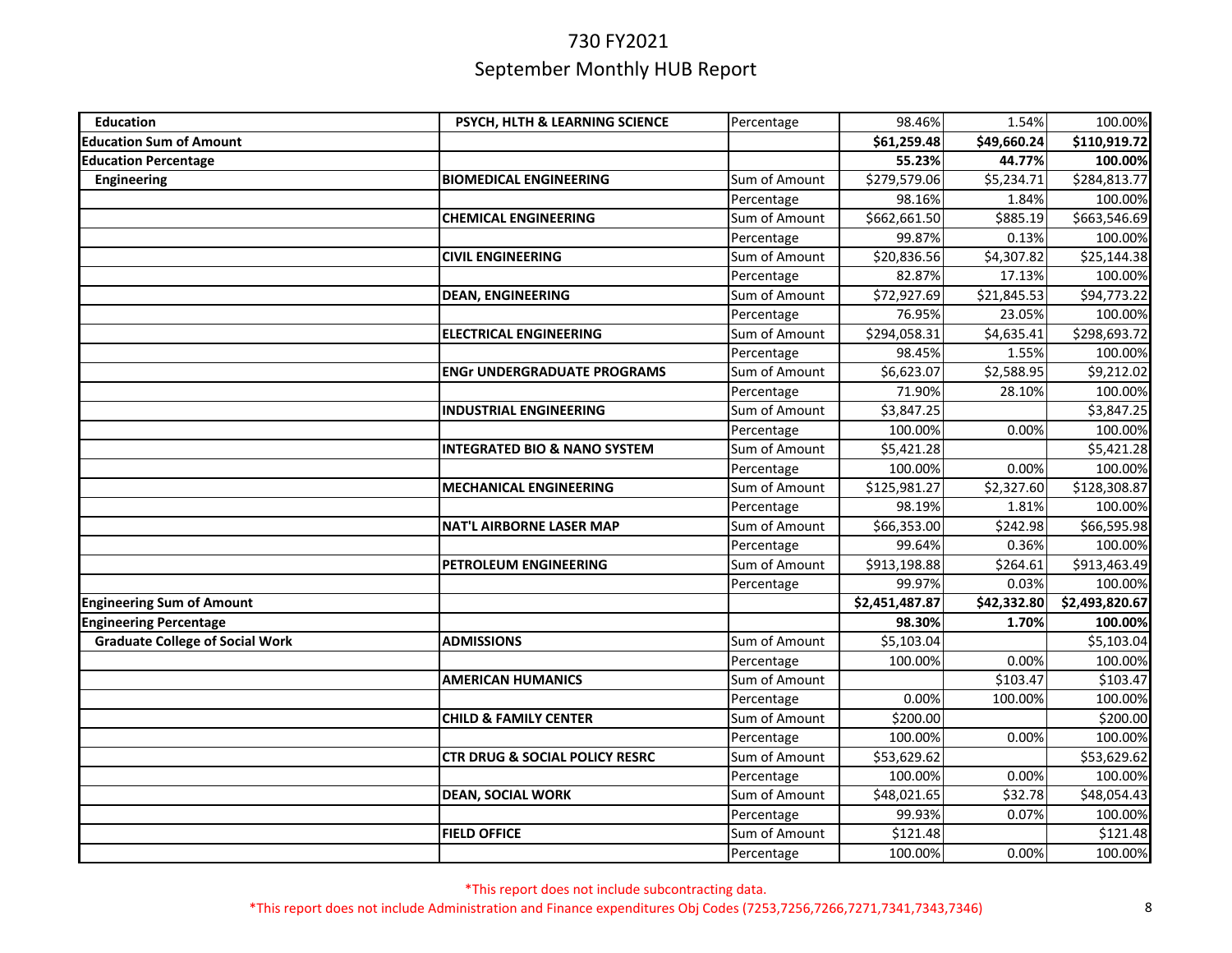| <b>Graduate College of Social Work</b>               | <b>GCSW-INFORMATION TECHNOLOGY</b>    | Sum of Amount | \$823.11     | \$5,900.00 | \$6,723.11           |
|------------------------------------------------------|---------------------------------------|---------------|--------------|------------|----------------------|
|                                                      |                                       | Percentage    | 12.24%       | 87.76%     | 100.00%              |
|                                                      | LATINA MATERNAL & FAMILY HLTH         | Sum of Amount | \$18,465.87  | \$1,308.74 | \$19,774.61          |
|                                                      |                                       | Percentage    | 93.38%       | 6.62%      | 100.00%              |
|                                                      | <b>MENTAL HEALTH - RITES</b>          | Sum of Amount | \$16,700.00  |            | \$16,700.00          |
|                                                      |                                       | Percentage    | 100.00%      | 0.00%      | 100.00%              |
| <b>Graduate College of Social Work Sum of Amount</b> |                                       |               | \$143,064.77 | \$7,344.99 | \$150,409.76         |
| <b>Graduate College of Social Work Percentage</b>    |                                       |               | 95.12%       | 4.88%      | 100.00%              |
| <b>Hobby School</b>                                  | HOBBY CENTER FOR PUBLIC POLICY        | Sum of Amount | \$672.00     |            | $\overline{$}672.00$ |
|                                                      |                                       | Percentage    | 100.00%      | 0.00%      | 100.00%              |
|                                                      | <b>HOBBY SCHOOL OF PUBLIC AFFAIRS</b> | Sum of Amount | \$2,743.67   | \$659.36   | \$3,403.03           |
|                                                      |                                       | Percentage    | 80.62%       | 19.38%     | 100.00%              |
| <b>Hobby School Sum of Amount</b>                    |                                       |               | \$3,415.67   | \$659.36   | \$4,075.03           |
| <b>Hobby School Percentage</b>                       |                                       |               | 83.82%       | 16.18%     | 100.00%              |
| <b>Honors College</b>                                | <b>DEAN, HONORS COLLEGE</b>           | Sum of Amount | \$29,726.59  | \$5,087.46 | \$34,814.05          |
|                                                      |                                       | Percentage    | 85.39%       | 14.61%     | 100.00%              |
|                                                      | OFFICE OF UNDERGRAD RESEARCH          | Sum of Amount | \$89.99      |            | \$89.99              |
|                                                      |                                       | Percentage    | 100.00%      | 0.00%      | 100.00%              |
| <b>Honors College Sum of Amount</b>                  |                                       |               | \$29,816.58  | \$5,087.46 | \$34,904.04          |
| <b>Honors College Percentage</b>                     |                                       |               | 85.42%       | 14.58%     | 100.00%              |
| <b>Hotel and Restaurant Management</b>               | DEAN, HOTEL & RESTAURANT MANAG        | Sum of Amount | \$1,303.29   |            | \$1,303.29           |
|                                                      |                                       | Percentage    | 100.00%      | 0.00%      | 100.00%              |
|                                                      | <b>HOTEL AND RESTAURANT MANAGEMEN</b> | Sum of Amount | \$129,333.08 | \$5,309.09 | \$134,642.17         |
|                                                      |                                       | Percentage    | 96.06%       | 3.94%      | 100.00%              |
| <b>Hotel and Restaurant Management Sum of Amount</b> |                                       |               | \$130,636.37 | \$5,309.09 | \$135,945.46         |
| <b>Hotel and Restaurant Management Percentage</b>    |                                       |               | 96.09%       | 3.91%      | 100.00%              |
| <b>Law Center</b>                                    | <b>ALUMNI RELATIONS, LAW</b>          | Sum of Amount |              | \$2,540.00 | \$2,540.00           |
|                                                      |                                       | Percentage    | 0.00%        | 100.00%    | 100.00%              |
|                                                      | <b>ASSOCIATE DEAN, LAW</b>            | Sum of Amount | \$437.12     |            | \$437.12             |
|                                                      |                                       | Percentage    | 100.00%      | 0.00%      | 100.00%              |
|                                                      | <b>BLAKELEY INSTITUTE</b>             | Sum of Amount | \$260.76     | \$434.62   | \$695.38             |
|                                                      |                                       | Percentage    | 37.50%       | 62.50%     | 100.00%              |
|                                                      | <b>BUSINESS SERVICES, LAW</b>         | Sum of Amount | \$809.59     | \$666.20   | \$1,475.79           |
|                                                      |                                       | Percentage    | 54.86%       | 45.14%     | 100.00%              |
|                                                      | <b>CAREER SERVICES, LAW</b>           | Sum of Amount | \$1,320.62   | \$375.71   | \$1,696.33           |
|                                                      |                                       | Percentage    | 77.85%       | 22.15%     | 100.00%              |
|                                                      | <b>CENTER PROGRAMS, LAW</b>           | Sum of Amount | \$280.00     |            | \$280.00             |
|                                                      |                                       | Percentage    | 100.00%      | 0.00%      | 100.00%              |
|                                                      | <b>DEAN, LAW</b>                      | Sum of Amount | \$1,137.50   | \$3,913.58 | \$5,051.08           |

\*This report does not include subcontracting data.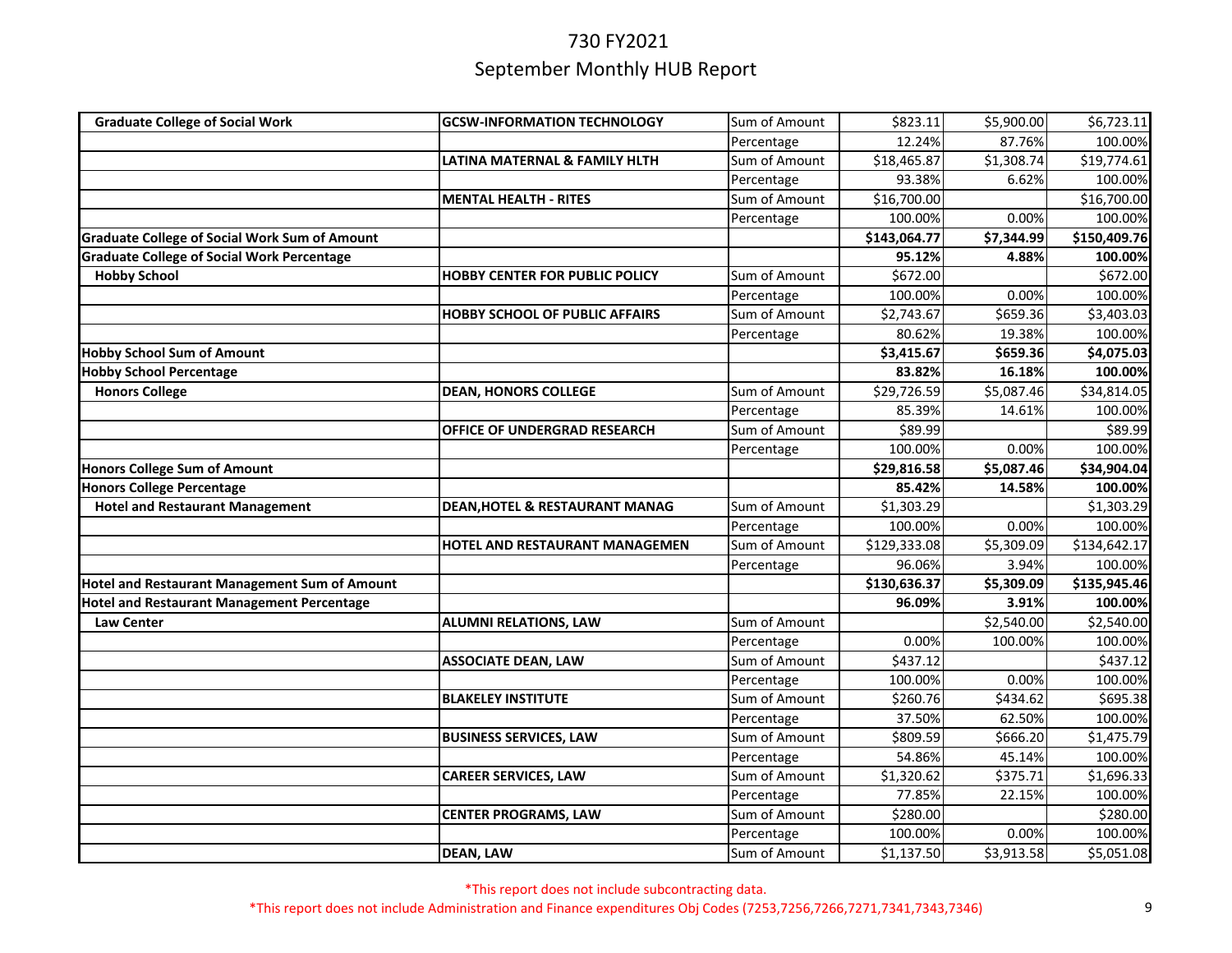| <b>Law Center</b>                       | <b>DEAN, LAW</b>                         | Percentage                  | 22.52%               | 77.48%               | 100.00%                |
|-----------------------------------------|------------------------------------------|-----------------------------|----------------------|----------------------|------------------------|
|                                         | <b>FACILITIES, LAW</b>                   | Sum of Amount               | \$114.20             | \$1,012.50           | \$1,126.70             |
|                                         |                                          | Percentage                  | 10.14%               | 89.86%               | 100.00%                |
|                                         | <b>FACULTY SUPPORT LAW</b>               | Sum of Amount               | \$1,310.38           | \$8,811.97           | \$10,122.35            |
|                                         |                                          | Percentage                  | 12.95%               | 87.05%               | 100.00%                |
|                                         | <b>HEALTH LAW &amp; POLICY INSTITUTE</b> | Sum of Amount               | \$80.00              | \$64.58              | \$144.58               |
|                                         |                                          | Percentage                  | 55.33%               | 44.67%               | 100.00%                |
|                                         | LAW                                      | Sum of Amount               | \$40.00              | \$263.98             | \$303.98               |
|                                         |                                          | Percentage                  | 13.16%               | 86.84%               | 100.00%                |
|                                         | LAW INFORMATION TECHNOLOGY               | Sum of Amount               | \$20,547.57          |                      | \$20,547.57            |
|                                         |                                          | Percentage                  | 100.00%              | 0.00%                | 100.00%                |
|                                         | <b>LAW LIBRARY</b>                       | Sum of Amount               | \$14,723.45          |                      | \$14,723.45            |
|                                         |                                          | Percentage                  | 100.00%              | 0.00%                | 100.00%                |
|                                         | <b>LEGAL AID CLINIC, LAW</b>             | Sum of Amount               | \$203.82             | \$113.77             | \$317.59               |
|                                         |                                          | Percentage                  | 64.18%               | 35.82%               | 100.00%                |
|                                         | LEGAL RESEARCH & WRITING, LAW            | Sum of Amount               |                      | \$64.77              | \$64.77                |
|                                         |                                          | Percentage                  | 0.00%                | 100.00%              | 100.00%                |
|                                         | PUBLIC RELS & MARKETING, LAW             | Sum of Amount               | \$1,970.16           |                      | \$1,970.16             |
|                                         |                                          | Percentage                  | 100.00%              | 0.00%                | 100.00%                |
|                                         | <b>STUDENT SERVICES, LAW</b>             | Sum of Amount               | \$32,372.79          | \$362.28             | \$32,735.07            |
|                                         |                                          | Percentage                  | 98.89%               | 1.11%                | 100.00%                |
| <b>Law Center Sum of Amount</b>         |                                          |                             | \$75,607.96          | \$18,623.96          | \$94,231.92            |
| aw Center Percentage                    |                                          |                             | 80.24%               | 19.76%               | 100.00%                |
| <b>Liberal Arts and Social Sciences</b> | <b>AEROSPACE STUDIES</b>                 | Sum of Amount               | \$89.28              | \$155.02             | \$244.30               |
|                                         |                                          | Percentage                  | 36.55%               | 63.45%               | 100.00%                |
|                                         | <b>AFRICAN-AMERICAN STUDIES</b>          | Sum of Amount               | \$2.46               |                      | \$2.46                 |
|                                         |                                          | Percentage                  | 100.00%              |                      |                        |
|                                         |                                          |                             |                      | 0.00%                | 100.00%                |
|                                         | <b>ARTE PUBLICO</b>                      | Sum of Amount               | \$26,676.42          | \$6,460.61           | \$33,137.03            |
|                                         |                                          | Percentage                  | 80.50%               | 19.50%               | 100.00%                |
|                                         | <b>CENTER FOR PUBLIC HISTORY</b>         | Sum of Amount               | \$699.15             | \$181.90             | \$881.05               |
|                                         |                                          | Percentage                  | 79.35%               | 20.65%               | 100.00%                |
|                                         | <b>COMMUNICATION</b>                     | Sum of Amount               | \$8,806.57           | \$3,956.06           | \$12,762.63            |
|                                         |                                          | Percentage                  | 69.00%               | 31.00%               | 100.00%                |
|                                         | <b>COMMUNICATIONS DISORDERS</b>          | Sum of Amount               | \$26,428.14          |                      | \$26,428.14            |
|                                         |                                          | Percentage                  | 100.00%              | 0.00%                | 100.00%                |
|                                         | <b>COMPARATIVE CULTURAL STUDIES</b>      | Sum of Amount               | \$421.64             | \$4,059.37           | \$4,481.01             |
|                                         |                                          | Percentage                  | 9.41%                | 90.59%               | 100.00%                |
|                                         | <b>DEAN, LIBERAL ARTS &amp; SOC SCI</b>  | Sum of Amount<br>Percentage | \$9,600.30<br>58.45% | \$6,824.15<br>41.55% | \$16,424.45<br>100.00% |

\*This report does not include subcontracting data.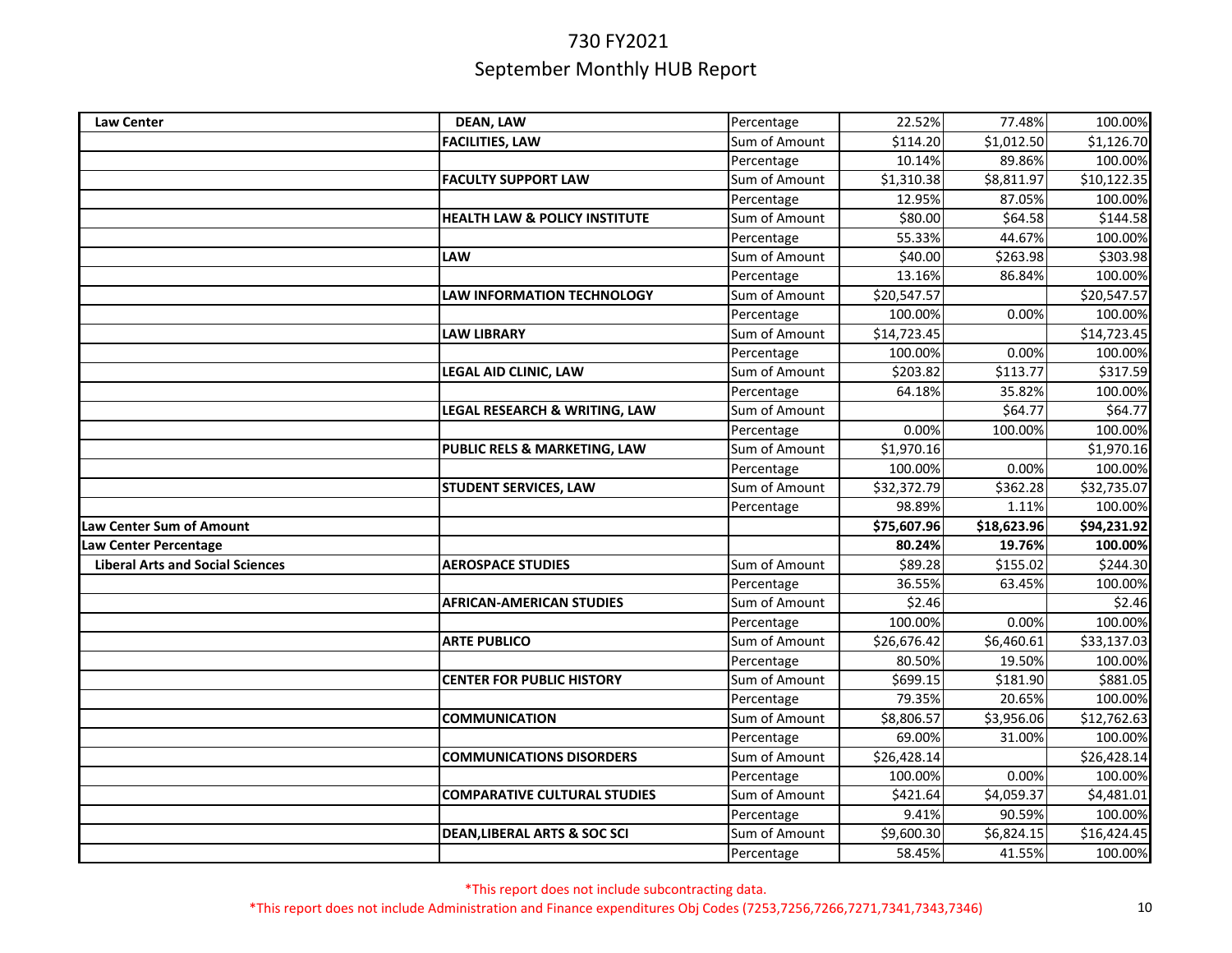| <b>Liberal Arts and Social Sciences</b>            | <b>ECONOMICS</b>                         | Sum of Amount | \$962.25     | \$639.58    | \$1,601.83   |
|----------------------------------------------------|------------------------------------------|---------------|--------------|-------------|--------------|
|                                                    |                                          | Percentage    | 60.07%       | 39.93%      | 100.00%      |
|                                                    | <b>ENGLISH</b>                           | Sum of Amount | \$25,754.28  | \$11,438.74 | \$37,193.02  |
|                                                    |                                          | Percentage    | 69.24%       | 30.76%      | 100.00%      |
|                                                    | HEALTH AND HUMAN PERFORMANCE             | Sum of Amount | \$42,360.51  | \$2,041.47  | \$44,401.98  |
|                                                    |                                          | Percentage    | 95.40%       | 4.60%       | 100.00%      |
|                                                    | <b>HISPANIC STUDIES</b>                  | Sum of Amount | \$143.19     |             | \$143.19     |
|                                                    |                                          | Percentage    | 100.00%      | 0.00%       | 100.00%      |
|                                                    | <b>HISTORY</b>                           | Sum of Amount | \$12,017.65  | \$5,252.55  | \$17,270.20  |
|                                                    |                                          | Percentage    | 69.59%       | 30.41%      | 100.00%      |
|                                                    | <b>MEXICAN-AMERICAN STUDIES</b>          | Sum of Amount | \$5,188.86   | \$321.19    | \$5,510.05   |
|                                                    |                                          | Percentage    | 94.17%       | 5.83%       | 100.00%      |
|                                                    | <b>MODERN AND CLASSICAL LANGUAGES</b>    | Sum of Amount | \$673.49     | \$6,641.42  | \$7,314.91   |
|                                                    |                                          | Percentage    | 9.21%        | 90.79%      | 100.00%      |
|                                                    | <b>PHILOSOPHY</b>                        | Sum of Amount | \$16.26      | \$52.82     | \$69.08      |
|                                                    |                                          | Percentage    | 23.54%       | 76.46%      | 100.00%      |
|                                                    | POLITICAL SCIENCE                        | Sum of Amount | \$6,560.40   | \$4,225.37  | \$10,785.77  |
|                                                    |                                          | Percentage    | 60.82%       | 39.18%      | 100.00%      |
|                                                    | <b>PSYCHOLOGY</b>                        | Sum of Amount | \$38,721.53  | \$15,938.52 | \$54,660.05  |
|                                                    |                                          | Percentage    | 70.84%       | 29.16%      | 100.00%      |
|                                                    | <b>SOCIOLOGY</b>                         | Sum of Amount | \$391.00     | \$2,371.00  | \$2,762.00   |
|                                                    |                                          | Percentage    | 14.16%       | 85.84%      | 100.00%      |
|                                                    | <b>WOMEN'S STUDIES PROGRAM</b>           | Sum of Amount | \$292.58     | \$2,911.46  | \$3,204.04   |
|                                                    |                                          | Percentage    | 9.13%        | 90.87%      | 100.00%      |
| Liberal Arts and Social Sciences Sum of Amount     |                                          |               | \$205,805.96 | \$73,471.23 | \$279,277.19 |
| <b>Liberal Arts and Social Sciences Percentage</b> |                                          |               | 73.69%       | 26.31%      | 100.00%      |
| Library                                            | <b>UNIVERSITY LIBRARIES</b>              | Sum of Amount | \$653,056.68 | \$5,883.00  | \$658,939.68 |
|                                                    |                                          | Percentage    | 99.11%       | 0.89%       | 100.00%      |
| <b>Library Sum of Amount</b>                       |                                          |               | \$653,056.68 | \$5,883.00  | \$658,939.68 |
| <b>Library Percentage</b>                          |                                          |               | 99.11%       | 0.89%       | 100.00%      |
| <b>Natural Science and Mathematics</b>             | <b>BIOLOGY &amp; BIOCHEMISTRY</b>        | Sum of Amount | \$109,249.07 | \$32,724.62 | \$141,973.69 |
|                                                    |                                          | Percentage    | 76.95%       | 23.05%      | 100.00%      |
|                                                    | <b>CHEMISTRY</b>                         | Sum of Amount | \$236,284.43 | \$18,254.70 | \$254,539.13 |
|                                                    |                                          | Percentage    | 92.83%       | 7.17%       | 100.00%      |
|                                                    | <b>COMPUTER SCIENCE</b>                  | Sum of Amount | \$51,609.36  | \$164.56    | \$51,773.92  |
|                                                    |                                          | Percentage    | 99.68%       | 0.32%       | 100.00%      |
|                                                    | <b>CTR FOR NUCLEAR REC&amp;CELL SIGN</b> | Sum of Amount | \$40,818.56  | \$3,558.12  | \$44,376.68  |
|                                                    |                                          | Percentage    | 91.98%       | 8.02%       | 100.00%      |
|                                                    | <b>DEAN, NATURAL SCIENCE &amp; MATHE</b> | Sum of Amount | \$109,694.38 | \$51.14     | \$109,745.52 |

\*This report does not include subcontracting data.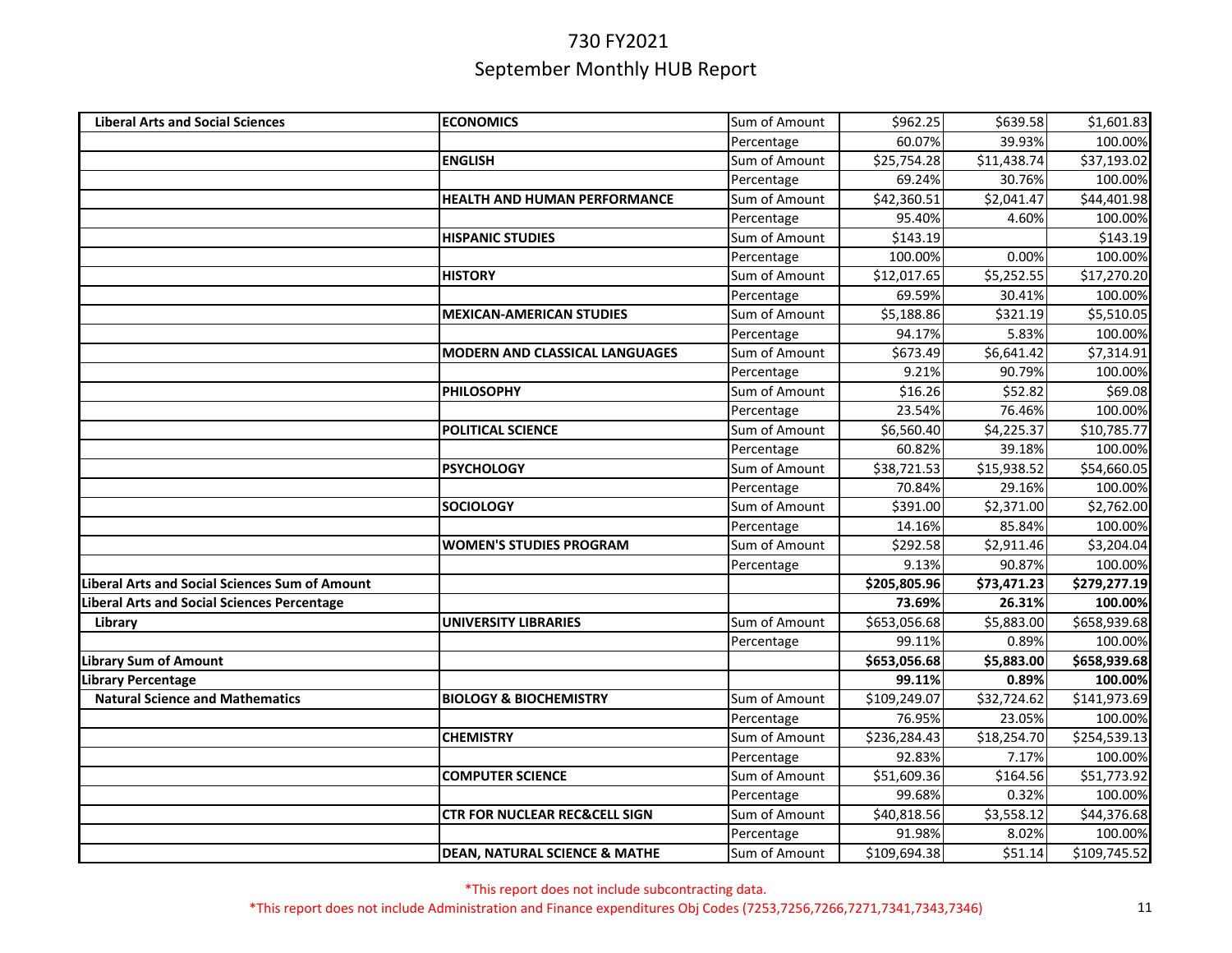| <b>Natural Science and Mathematics</b>               | <b>DEAN, NATURAL SCIENCE &amp; MATHE</b> | Percentage    | 99.95%       | 0.05%       | 100.00%      |
|------------------------------------------------------|------------------------------------------|---------------|--------------|-------------|--------------|
|                                                      | <b>EARTH &amp; ATMOSPHERIC SCIENCES</b>  | Sum of Amount | \$173,650.13 | \$8,038.69  | \$181,688.82 |
|                                                      |                                          | Percentage    | 95.58%       | 4.42%       | 100.00%      |
|                                                      | <b>HOUSTON COASTAL CENTER</b>            | Sum of Amount | \$24.68      |             | \$24.68      |
|                                                      |                                          | Percentage    | 100.00%      | 0.00%       | 100.00%      |
|                                                      | <b>INSTITUTE FOR CLIMATE/ATMO SCI</b>    | Sum of Amount | \$2,168.08   |             | \$2,168.08   |
|                                                      |                                          | Percentage    | 100.00%      | 0.00%       | 100.00%      |
|                                                      | <b>MATHEMATICS</b>                       | Sum of Amount | \$60,277.90  | \$9,814.40  | \$70,092.30  |
|                                                      |                                          | Percentage    | 86.00%       | 14.00%      | 100.00%      |
|                                                      | <b>PHYSICS</b>                           | Sum of Amount | \$7,918.56   | \$162.32    | \$8,080.88   |
|                                                      |                                          | Percentage    | 97.99%       | 2.01%       | 100.00%      |
| <b>Natural Science and Mathematics Sum of Amount</b> |                                          |               | \$791,695.15 | \$72,768.55 | \$864,463.70 |
| <b>Natural Science and Mathematics Percentage</b>    |                                          |               | 91.58%       | 8.42%       | 100.00%      |
| <b>Office of the Provost</b>                         | <b>EDUCATION INNOVATION &amp; TECH</b>   | Sum of Amount | \$149.48     | \$265.63    | \$415.11     |
|                                                      |                                          | Percentage    | 36.01%       | 63.99%      | 100.00%      |
|                                                      | <b>FACULTY AFFAIRS</b>                   | Sum of Amount | \$3,305.96   | \$344.29    | \$3,650.25   |
|                                                      |                                          | Percentage    | 90.57%       | 9.43%       | 100.00%      |
|                                                      | <b>FACULTY SENATE</b>                    | Sum of Amount |              | \$447.95    | \$447.95     |
|                                                      |                                          | Percentage    | 0.00%        | 100.00%     | 100.00%      |
|                                                      | <b>GRADUATE SCHOOL</b>                   | Sum of Amount | \$1,599.20   | \$63.81     | \$1,663.01   |
|                                                      |                                          | Percentage    | 96.16%       | 3.84%       | 100.00%      |
|                                                      | <b>INSTITUTIONAL RESEARCH</b>            | Sum of Amount | \$910.28     | \$35.68     | \$945.96     |
|                                                      |                                          | Percentage    | 96.23%       | 3.77%       | 100.00%      |
|                                                      | <b>OFFICE OF PROVOST</b>                 | Sum of Amount | \$5,021.25   | \$717.21    | \$5,738.46   |
|                                                      |                                          | Percentage    | 87.50%       | 12.50%      | 100.00%      |
|                                                      | <b>UH GLOBAL</b>                         | Sum of Amount |              | \$426.67    | \$426.67     |
|                                                      |                                          | Percentage    | 0.00%        | 100.00%     | 100.00%      |
|                                                      | <b>UH SUGAR LAND</b>                     | Sum of Amount | \$4,829.93   | \$7,781.76  | \$12,611.69  |
|                                                      |                                          | Percentage    | 38.30%       | 61.70%      | 100.00%      |
|                                                      | <b>UNDERGRADUATE ACADEMIC AFFAIRS</b>    | Sum of Amount | \$34.51      |             | \$34.51      |
|                                                      |                                          | Percentage    | 100.00%      | 0.00%       | 100.00%      |
|                                                      | <b>WRITING CENTER</b>                    | Sum of Amount | \$20.00      |             | \$20.00      |
|                                                      |                                          | Percentage    | 100.00%      | 0.00%       | 100.00%      |
| Office of the Provost Sum of Amount                  |                                          |               | \$15,870.61  | \$10,083.00 | \$25,953.61  |
| Office of the Provost Percentage                     |                                          |               | 61.15%       | 38.85%      | 100.00%      |
| Optometry                                            | <b>DEAN, OPTOMETRY</b>                   | Sum of Amount | \$130,828.88 | \$23,979.80 | \$154,808.68 |
|                                                      |                                          | Percentage    | 84.51%       | 15.49%      | 100.00%      |
|                                                      | <b>OPT VISION SCIENCES</b>               | Sum of Amount | \$28,673.74  | \$5,949.23  | \$34,622.97  |
|                                                      |                                          | Percentage    | 82.82%       | 17.18%      | 100.00%      |

\*This report does not include subcontracting data.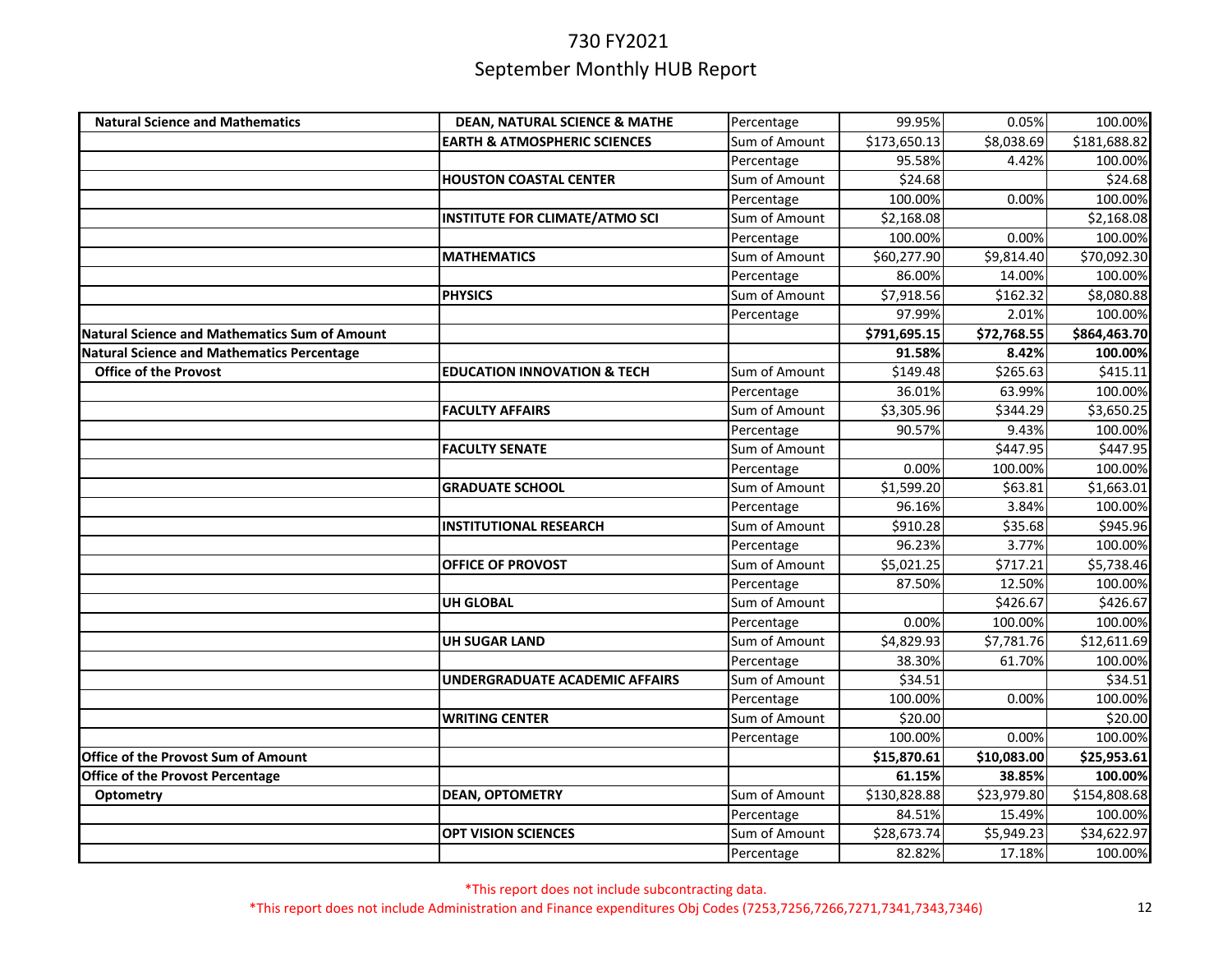| Optometry                      | <b>OPTOMETRY CLINIC</b>                   | Sum of Amount | \$614,338.66 | \$8,146.87  | \$622,485.53 |
|--------------------------------|-------------------------------------------|---------------|--------------|-------------|--------------|
|                                |                                           | Percentage    | 98.69%       | 1.31%       | 100.00%      |
| <b>Optometry Sum of Amount</b> |                                           |               | \$773,841.28 | \$38,075.90 | \$811,917.18 |
| <b>Optometry Percentage</b>    |                                           |               | 95.31%       | 4.69%       | 100.00%      |
| Pharmacy                       | <b>DEAN, PHARMACY</b>                     | Sum of Amount | \$18,608.84  | \$1,420.19  | \$20,029.03  |
|                                |                                           | Percentage    | 92.91%       | 7.09%       | 100.00%      |
|                                | <b>EXPERIENTIAL PROGRAMS</b>              | Sum of Amount | \$34,805.00  |             | \$34,805.00  |
|                                |                                           | Percentage    | 100.00%      | 0.00%       | 100.00%      |
|                                | <b>INSTITUTE FOR DRUG EDUCATION</b>       | Sum of Amount | \$559.55     |             | \$559.55     |
|                                |                                           | Percentage    | 100.00%      | 0.00%       | 100.00%      |
|                                | PHAR HEALTH OUTCOMES & POLICY             | Sum of Amount | \$100,039.60 |             | \$100,039.60 |
|                                |                                           | Percentage    | 100.00%      | 0.00%       | 100.00%      |
|                                | PHARM PRAC & TRANS RESEARCH               | Sum of Amount | \$27,942.20  | \$14,953.03 | \$42,895.23  |
|                                |                                           | Percentage    | 65.14%       | 34.86%      | 100.00%      |
|                                | PHARMACOLOGICAL & PHARMACEUTIC            | Sum of Amount | \$236,047.45 | \$1,554.88  | \$237,602.33 |
|                                |                                           | Percentage    | 99.35%       | 0.65%       | 100.00%      |
|                                | <b>STUDENT SERVICES PHARMACY</b>          | Sum of Amount | \$1,371.58   | \$309.48    | \$1,681.06   |
|                                |                                           | Percentage    | 81.59%       | 18.41%      | 100.00%      |
| <b>Pharmacy Sum of Amount</b>  |                                           |               | \$419,374.22 | \$18,237.58 | \$437,611.80 |
| <b>Pharmacy Percentage</b>     |                                           |               | 95.83%       | 4.17%       | 100.00%      |
| Research                       | AMI: ADV MANUFACTURING INSTITU            | Sum of Amount | \$37,059.85  |             | \$37,059.85  |
|                                |                                           | Percentage    | 100.00%      | 0.00%       | 100.00%      |
|                                | <b>ANIMAL CARE OPERATIONS</b>             | Sum of Amount | \$32,294.20  | \$6,460.07  | \$38,754.27  |
|                                |                                           | Percentage    | 83.33%       | 16.67%      | 100.00%      |
|                                | <b>BUSINESS OPERATIONS</b>                | Sum of Amount | \$82.08      |             | \$82.08      |
|                                |                                           | Percentage    | 100.00%      | 0.00%       | 100.00%      |
|                                | <b>CENTER FOR INNOVA/PARTNERSHIPS</b>     | Sum of Amount | \$5,664.82   |             | \$5,664.82   |
|                                |                                           | Percentage    | 100.00%      | 0.00%       | 100.00%      |
|                                | <b>CTR FOR ADV COMPUTI &amp; DATA SYS</b> | Sum of Amount | \$178.46     |             | \$178.46     |
|                                |                                           | Percentage    | 100.00%      | 0.00%       | 100.00%      |
|                                | DATA ASSESSMENT & IT DOR                  | Sum of Amount | \$1,832.31   | \$313.56    | \$2,145.87   |
|                                |                                           | Percentage    | 85.39%       | 14.61%      | 100.00%      |
|                                | <b>DOR COMMUNICATIONS</b>                 | Sum of Amount | \$8,458.41   |             | \$8,458.41   |
|                                |                                           | Percentage    | 100.00%      | 0.00%       | 100.00%      |
|                                | <b>ENVIRONMENT HEALTH &amp; LIFE SAFE</b> | Sum of Amount | \$31,020.75  | \$415.03    | \$31,435.78  |
|                                |                                           | Percentage    | 98.68%       | 1.32%       | 100.00%      |
|                                | <b>GRANTS AND CONTRACTS</b>               | Sum of Amount | \$1,192.16   | \$6,100.09  | \$7,292.25   |
|                                |                                           | Percentage    | 16.35%       | 83.65%      | 100.00%      |
|                                | <b>HEALTH RESEARCH INSTITUTE</b>          | Sum of Amount | \$7,118.95   |             | \$7,118.95   |

\*This report does not include subcontracting data.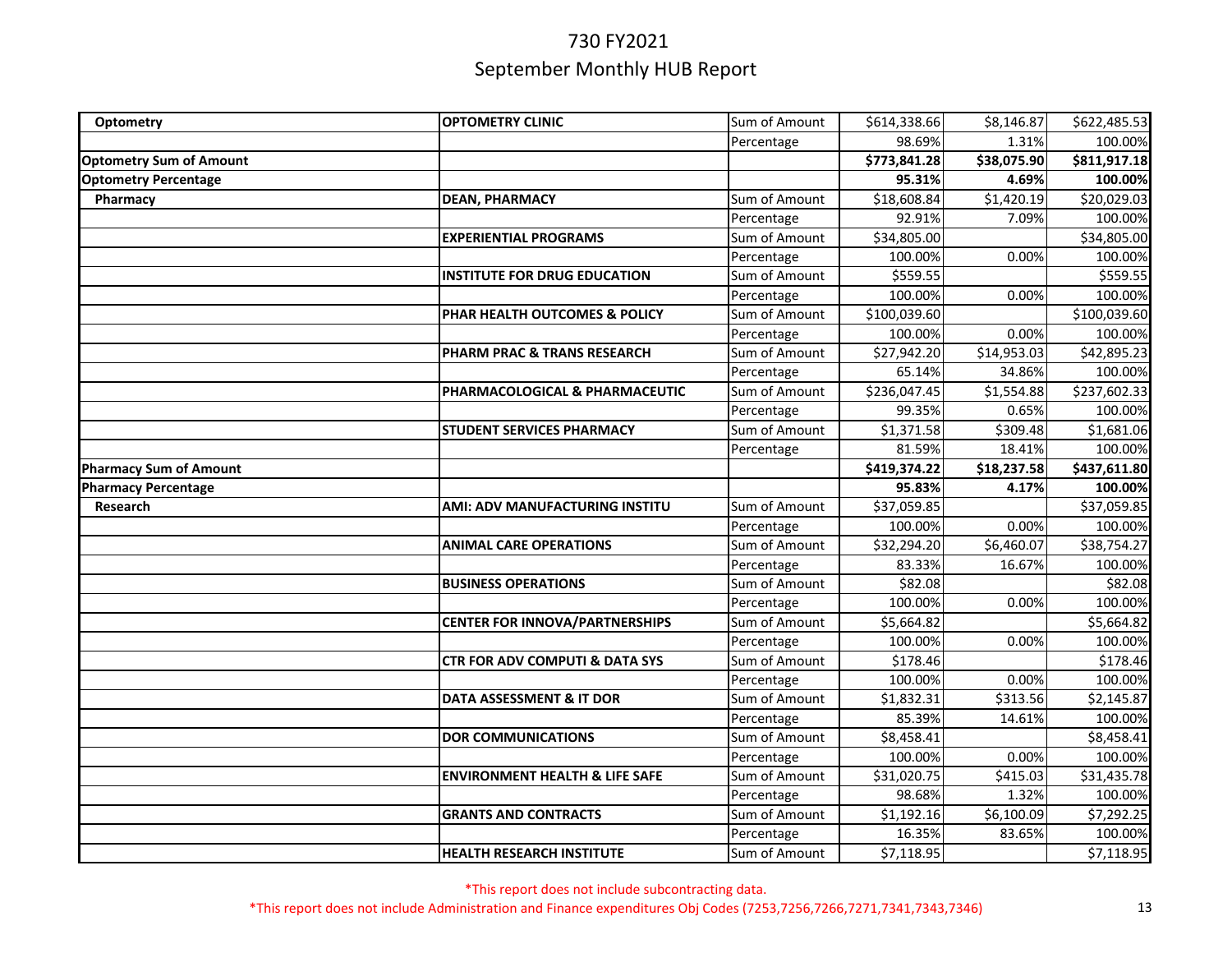| Research                      | HEALTH RESEARCH INSTITUTE                 |                             | 100.00%               | 0.00%       | 100.00%      |
|-------------------------------|-------------------------------------------|-----------------------------|-----------------------|-------------|--------------|
|                               |                                           | Percentage<br>Sum of Amount |                       |             | \$5,621.29   |
|                               | <b>HPE - DATA SCIENCE CENTER</b>          |                             | \$5,621.29<br>100.00% | 0.00%       | 100.00%      |
|                               |                                           | Percentage                  |                       |             |              |
|                               | OFFICE OF INTELL PROPERTY MGMT            | Sum of Amount               | \$105,000.47          | \$240.00    | \$105,240.47 |
|                               |                                           | Percentage                  | 99.77%                | 0.23%       | 100.00%      |
|                               | <b>RESEARCH</b>                           | Sum of Amount               | \$12,240.00           |             | \$12,240.00  |
|                               |                                           | Percentage                  | 100.00%               | 0.00%       | 100.00%      |
|                               | <b>RESEARCH ADMINISTRATION</b>            | Sum of Amount               | \$90,565.66           |             | \$90,565.66  |
|                               |                                           | Percentage                  | 100.00%               | 0.00%       | 100.00%      |
|                               | <b>RESEARCH INTEGRITY &amp; OVERSIGHT</b> | Sum of Amount               | \$2,614.95            | \$1,924.31  | \$4,539.26   |
|                               |                                           | Percentage                  | 57.61%                | 42.39%      | 100.00%      |
|                               | <b>TIMES</b>                              | Sum of Amount               | \$64,741.44           | \$5,304.71  | \$70,046.15  |
|                               |                                           | Percentage                  | 92.43%                | 7.57%       | 100.00%      |
|                               | TX CTR SUPERCONDUCTIVITY AT UH            | Sum of Amount               | \$15,308.88           | \$405.00    | \$15,713.88  |
|                               |                                           | Percentage                  | 97.42%                | 2.58%       | 100.00%      |
|                               | <b>VP FOR RESEARCH CENTRAL OFFICE</b>     | Sum of Amount               | \$1,719.53            | \$228.59    | \$1,948.12   |
|                               |                                           | Percentage                  | 88.27%                | 11.73%      | 100.00%      |
| <b>Research Sum of Amount</b> |                                           |                             | \$422,714.21          | \$21,391.36 | \$444,105.57 |
| <b>Research Percentage</b>    |                                           |                             | 95.18%                | 4.82%       | 100.00%      |
| <b>Student Affairs</b>        | <b>ADMISSIONS</b>                         | Sum of Amount               | \$31,827.70           | \$25,272.11 | \$57,099.81  |
|                               |                                           | Percentage                  | 55.74%                | 44.26%      | 100.00%      |
|                               | <b>CAMPUS RECREATION</b>                  | Sum of Amount               | \$21,824.14           | \$1,994.63  | \$23,818.77  |
|                               |                                           | Percentage                  | 91.63%                | 8.37%       | 100.00%      |
|                               | <b>CAMPUS SOLUTIONS SVC</b>               | Sum of Amount               | \$1,660.87            | \$58.05     | \$1,718.92   |
|                               |                                           | Percentage                  | 96.62%                | 3.38%       | 100.00%      |
|                               | <b>CENTER FOR STUDENT INVOLVEMENT</b>     | Sum of Amount               | \$2,127.41            | \$1,379.88  | \$3,507.29   |
|                               |                                           | Percentage                  | 60.66%                | 39.34%      | 100.00%      |
|                               | <b>CENTER FOR STUDENT MEDIA</b>           | Sum of Amount               | \$5,251.55            | \$59.94     | \$5,311.49   |
|                               |                                           | Percentage                  | 98.87%                | 1.13%       | 100.00%      |
|                               | <b>CENTER FOR STUDENTS W/DISABILI</b>     | Sum of Amount               | \$14,505.15           | \$48,521.19 | \$63,026.34  |
|                               |                                           | Percentage                  | 23.01%                | 76.99%      | 100.00%      |
|                               | <b>CHILDREN'S LEARNING CENTER</b>         | Sum of Amount               | \$12,433.65           | \$696.34    | \$13,129.99  |
|                               |                                           | Percentage                  | 94.70%                | 5.30%       | 100.00%      |
|                               | <b>CNTR FOR DIVERSITY &amp; INCLUSION</b> | Sum of Amount               | $-526.97$             |             | $-526.97$    |
|                               |                                           | Percentage                  | 100.00%               | 0.00%       | 100.00%      |
|                               | <b>COUGARS IN RECOVERY</b>                | Sum of Amount               | \$466.75              | \$420.94    | \$887.69     |
|                               |                                           | Percentage                  | 52.58%                | 47.42%      | 100.00%      |
|                               | <b>COUNSELING AND PSYCH SVCS</b>          | Sum of Amount               | \$2,577.72            | \$7,233.90  | \$9,811.62   |
|                               |                                           | Percentage                  | 26.27%                | 73.73%      | 100.00%      |
|                               |                                           |                             |                       |             |              |

\*This report does not include subcontracting data.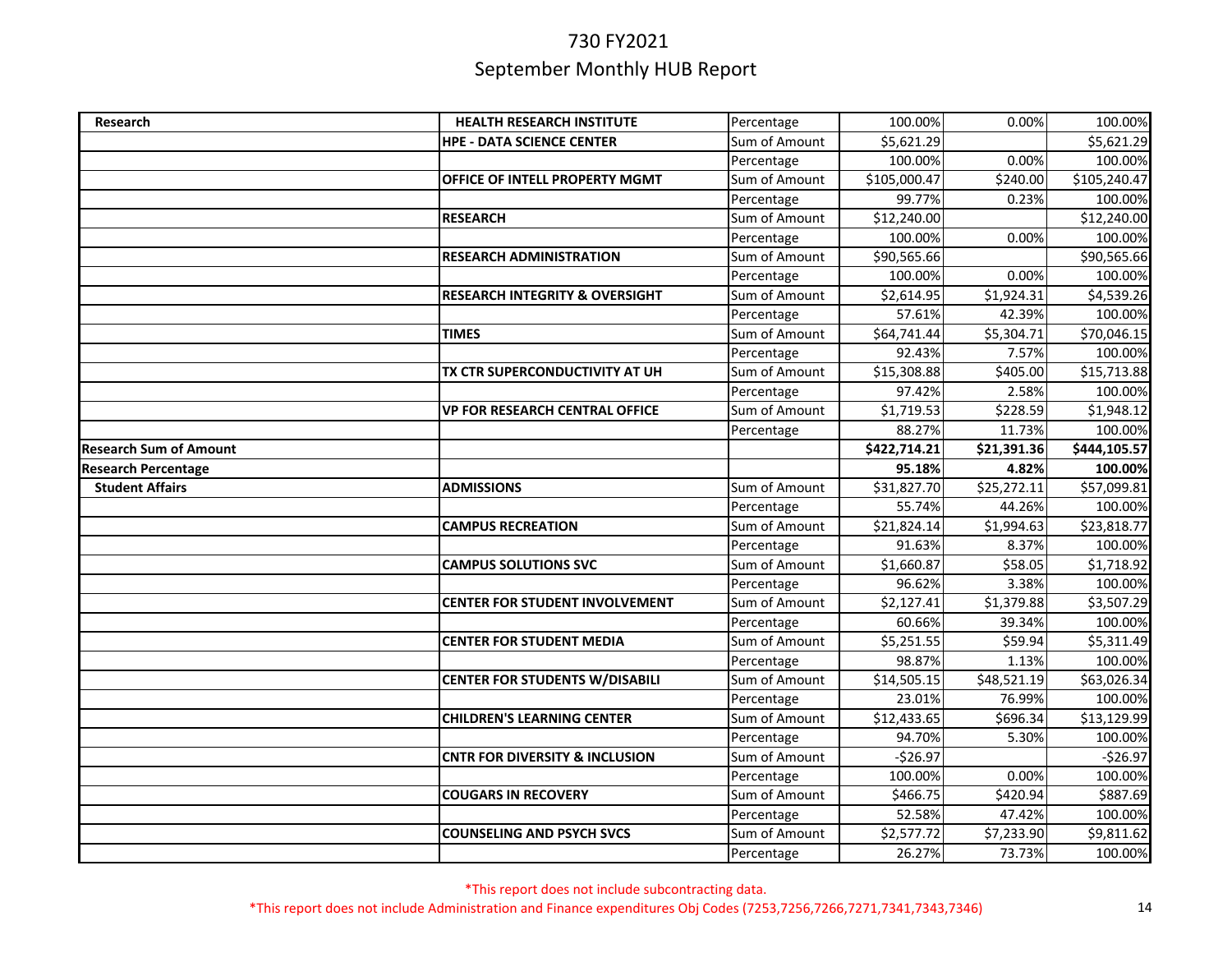| <b>Student Affairs</b>               | <b>CTR FRATERNITY &amp; SORORITY LIFE</b>  | Sum of Amount | \$68.95      | \$47.74      | \$116.69     |
|--------------------------------------|--------------------------------------------|---------------|--------------|--------------|--------------|
|                                      |                                            | Percentage    | 59.09%       | 40.91%       | 100.00%      |
|                                      | <b>DEAN OF STUDENTS</b>                    | Sum of Amount | \$164.84     | \$299.78     | \$464.62     |
|                                      |                                            | Percentage    | 35.48%       | 64.52%       | 100.00%      |
|                                      | <b>INTEGRATED ENROLLMENT SERVICES</b>      | Sum of Amount | \$288,275.22 | \$45.00      | \$288,320.22 |
|                                      |                                            | Percentage    | 99.98%       | 0.02%        | 100.00%      |
|                                      | <b>LGBTQ RESOURCE CENTER</b>               | Sum of Amount | \$2,033.16   | \$79.89      | \$2,113.05   |
|                                      |                                            | Percentage    | 96.22%       | 3.78%        | 100.00%      |
|                                      | OFC OF THE UNIVERSIT REGISTRAR             | Sum of Amount | \$4,124.11   | \$13,424.67  | \$17,548.78  |
|                                      |                                            | Percentage    | 23.50%       | 76.50%       | 100.00%      |
|                                      | <b>RELIGION CENTER</b>                     | Sum of Amount | \$887.92     | \$769.72     | \$1,657.64   |
|                                      |                                            | Percentage    | 53.57%       | 46.43%       | 100.00%      |
|                                      | <b>SCHOLARSIPS &amp; FINANCIAL AID</b>     | Sum of Amount | \$26,270.20  | \$12,829.59  | \$39,099.79  |
|                                      |                                            | Percentage    | 67.19%       | 32.81%       | 100.00%      |
|                                      | <b>STU COMMUNICATION &amp; MARKETING</b>   | Sum of Amount | \$200.00     | \$67.65      | \$267.65     |
|                                      |                                            | Percentage    | 74.72%       | 25.28%       | 100.00%      |
|                                      | <b>STU HOUSING - RESIDE LIFE</b>           | Sum of Amount | \$43,008.43  | \$4,493.19   | \$47,501.62  |
|                                      |                                            | Percentage    | 90.54%       | 9.46%        | 100.00%      |
|                                      | <b>STUDENT AFFAIRS</b>                     | Sum of Amount | \$85,833.11  | \$533.95     | \$86,367.06  |
|                                      |                                            | Percentage    | 99.38%       | 0.62%        | 100.00%      |
|                                      | <b>STUDENT AFFAIRS BUSINESS SRVC</b>       | Sum of Amount | \$397.05     | \$532.00     | \$929.05     |
|                                      |                                            | Percentage    | 42.74%       | 57.26%       | 100.00%      |
|                                      | <b>STUDENT AFFAIRS BUSINESS SRVC-FUND3</b> | Sum of Amount |              | \$301.11     | \$301.11     |
|                                      |                                            | Percentage    | 0.00%        | 100.00%      | 100.00%      |
|                                      | <b>STUDENT CENTER</b>                      | Sum of Amount | \$15,877.59  | \$15,611.41  | \$31,489.00  |
|                                      |                                            | Percentage    | 50.42%       | 49.58%       | 100.00%      |
|                                      | <b>STUDENT HEALTH CENTER</b>               | Sum of Amount | \$66,826.68  | \$16,159.36  | \$82,986.04  |
|                                      |                                            | Percentage    | 80.53%       | 19.47%       | 100.00%      |
|                                      | <b>UNIVERSITY CAREER SERVICES</b>          | Sum of Amount | \$2,522.50   | \$219.55     | \$2,742.05   |
|                                      |                                            | Percentage    | 91.99%       | 8.01%        | 100.00%      |
|                                      | <b>URBAN EXPERIENCE</b>                    | Sum of Amount | \$192.07     | \$209.32     | \$401.39     |
|                                      |                                            | Percentage    | 47.85%       | 52.15%       | 100.00%      |
|                                      | <b>VETERAN SERVICES</b>                    | Sum of Amount | \$179.40     | \$1,185.79   | \$1,365.19   |
|                                      |                                            | Percentage    | 13.14%       | 86.86%       | 100.00%      |
|                                      | <b>WELLNESS CENTER</b>                     | Sum of Amount | \$12,109.24  |              | \$12,109.24  |
|                                      |                                            | Percentage    | 100.00%      | 0.00%        | 100.00%      |
|                                      | <b>WOMEN &amp; GENDER RESOURCE CENTER</b>  | Sum of Amount | \$277.30     |              | \$277.30     |
|                                      |                                            | Percentage    | 100.00%      | 0.00%        | 100.00%      |
| <b>Student Affairs Sum of Amount</b> |                                            |               | \$641,895.74 | \$152,446.70 | \$794,342.44 |

\*This report does not include subcontracting data.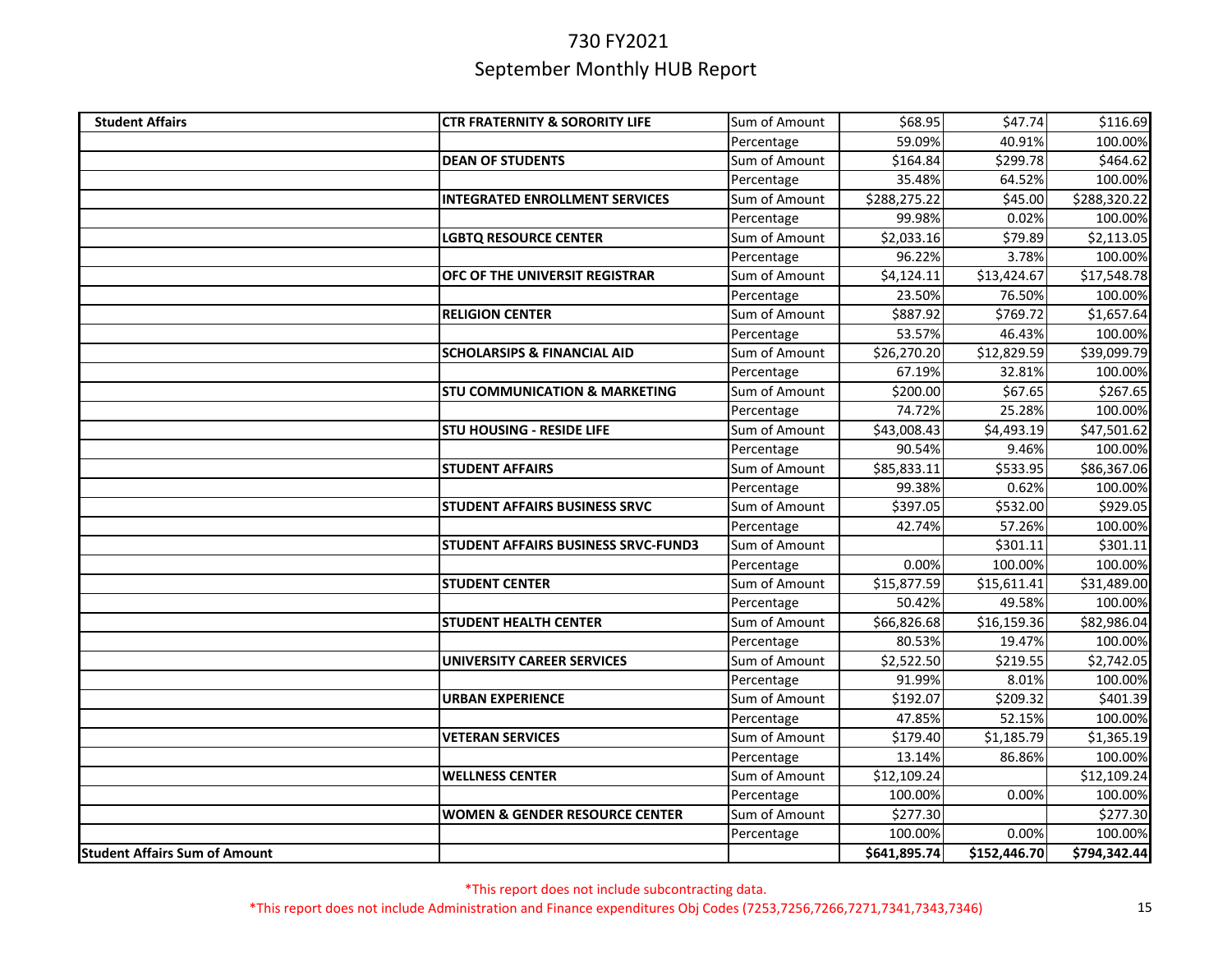| <b>Student Affairs Percentage</b>              |                                           |               | 80.81%       | 19.19%      | 100.00%      |
|------------------------------------------------|-------------------------------------------|---------------|--------------|-------------|--------------|
| <b>Technology</b>                              | <b>CONSTRUCTION MANAGEMENT</b>            | Sum of Amount | \$14,377.11  | \$1,138.75  | \$15,515.86  |
|                                                |                                           | Percentage    | 92.66%       | 7.34%       | 100.00%      |
|                                                | CTR FOR INFO SCRTY, RES & EDU             | Sum of Amount | \$11,520.00  |             | \$11,520.00  |
|                                                |                                           | Percentage    | 100.00%      | 0.00%       | 100.00%      |
|                                                | <b>DEAN, TECHNOLOGY</b>                   | Sum of Amount | \$22,874.92  | \$12,544.08 | \$35,419.00  |
|                                                |                                           | Percentage    | 64.58%       | 35.42%      | 100.00%      |
|                                                | <b>ENGINEERING TECHNOLOGY</b>             | Sum of Amount | \$54,409.89  |             | \$54,409.89  |
|                                                |                                           | Percentage    | 100.00%      | 0.00%       | 100.00%      |
|                                                | HUMAN DEVELOP AND CONSUMER SCI            | Sum of Amount | \$16,437.96  | \$437.85    | \$16,875.81  |
|                                                |                                           | Percentage    | 97.41%       | 2.59%       | 100.00%      |
|                                                | I LT                                      | Sum of Amount | \$4,019.54   | \$27,570.31 | \$31,589.85  |
|                                                |                                           | Percentage    | 12.72%       | 87.28%      | 100.00%      |
| <b>Technology Sum of Amount</b>                |                                           |               | \$123,639.42 | \$41,690.99 | \$165,330.41 |
| <b>Technology Percentage</b>                   |                                           |               | 74.78%       | 25.22%      | 100.00%      |
| Univ Marketing, Comm & Media Rel               | (INACTIVE) VP FOR EXTER RELATN            | Sum of Amount |              | \$9.75      | \$9.75       |
|                                                |                                           | Percentage    | 0.00%        | 100.00%     | 100.00%      |
|                                                | <b>MARKETING</b>                          | Sum of Amount | \$42,964.76  |             | \$42,964.76  |
|                                                |                                           | Percentage    | 100.00%      | 0.00%       | 100.00%      |
|                                                | <b>STRATEGIC COMMUNICATION</b>            | Sum of Amount | \$55.14      |             | \$55.14      |
|                                                |                                           | Percentage    | 100.00%      | 0.00%       | 100.00%      |
|                                                | VC/VP UNIV MKTG, COM & MED REL            | Sum of Amount | \$346.74     | \$1,568.75  | \$1,915.49   |
|                                                |                                           | Percentage    | 18.10%       | 81.90%      | 100.00%      |
| Univ Marketing, Comm & Media Rel Sum of Amount |                                           |               | \$43,366.64  | \$1,578.50  | \$44,945.14  |
| Univ Marketing, Comm & Media Rel Percentage    |                                           |               | 96.49%       | 3.51%       | 100.00%      |
| <b>University Advancement</b>                  | <b>ALUMNI RELATIONS</b>                   | Sum of Amount | \$10,332.70  | \$231.06    | \$10,563.76  |
|                                                |                                           | Percentage    | 97.81%       | 2.19%       | 100.00%      |
|                                                | <b>ANNUAL GIVING</b>                      | Sum of Amount | \$25,210.44  |             | \$25,210.44  |
|                                                |                                           | Percentage    | 100.00%      | 0.00%       | 100.00%      |
|                                                | <b>BUSINESS OPERATIONS</b>                | Sum of Amount | \$295,043.16 | \$2,966.64  | \$298,009.80 |
|                                                |                                           | Percentage    | 99.00%       | 1.00%       | 100.00%      |
|                                                | <b>CAMPAIGN STRATEGIC INITIATIVES</b>     | Sum of Amount | \$24,616.21  | \$10,902.37 | \$35,518.58  |
|                                                |                                           | Percentage    | 69.31%       | 30.69%      | 100.00%      |
|                                                | <b>CORPORATE &amp; FOUNDATION RELATIO</b> | Sum of Amount | \$24.00      | \$170.63    | \$194.63     |
|                                                |                                           | Percentage    | 12.33%       | 87.67%      | 100.00%      |
|                                                | <b>DEVELOPMENT</b>                        | Sum of Amount | \$263.79     | \$2,729.09  | \$2,992.88   |
|                                                |                                           | Percentage    | 8.81%        | 91.19%      | 100.00%      |
|                                                | <b>GIFT PROCESSING &amp; RECORDS</b>      | Sum of Amount | \$320.41     | \$3,061.22  | \$3,381.63   |
|                                                |                                           | Percentage    | 9.48%        | 90.52%      | 100.00%      |

\*This report does not include subcontracting data.